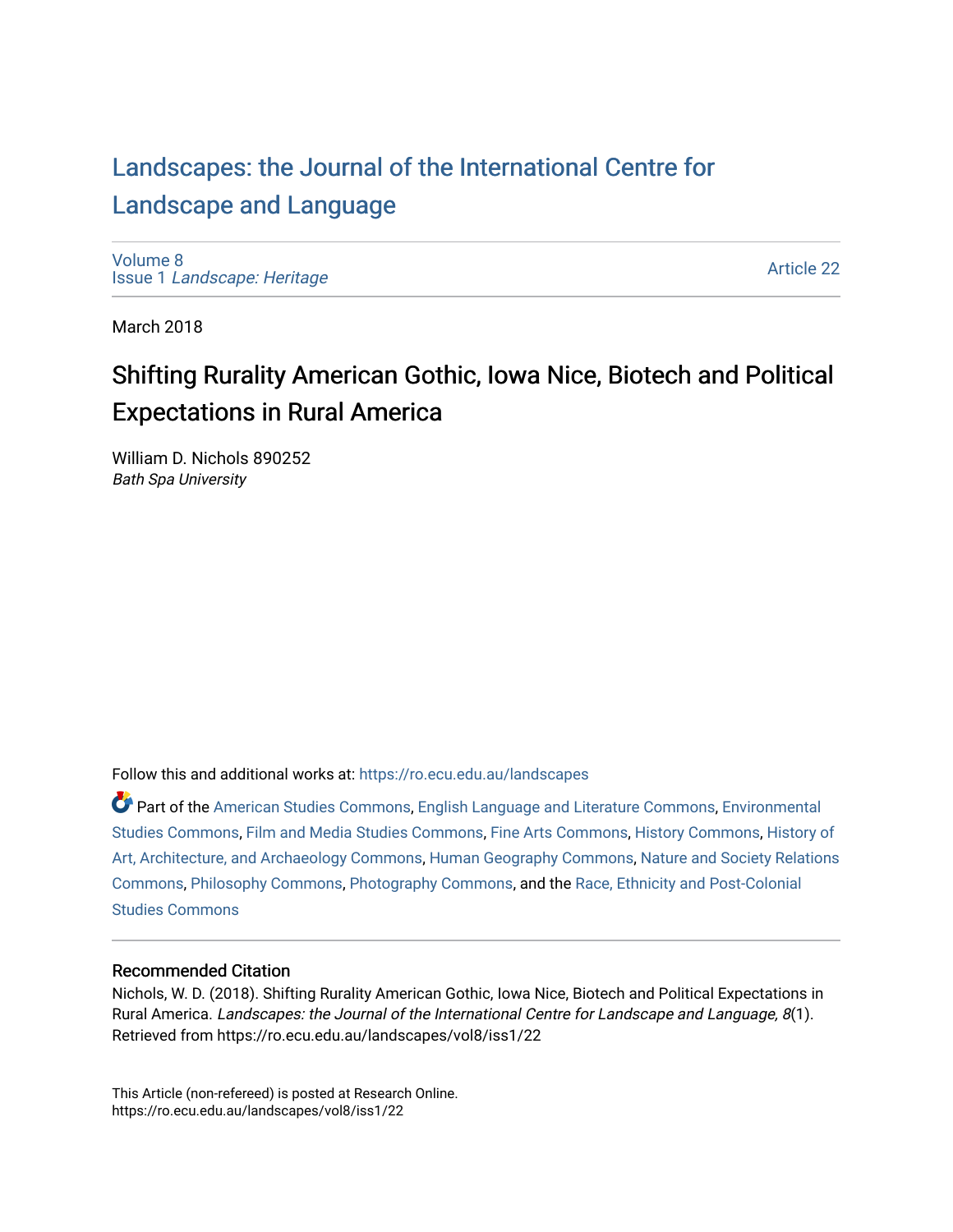#### Shifting Rurality:

# American Gothic, Iowa Nice, Biotech and Political Expectations in Rural

### America

*William D. Nichols (Bath Spa University)*

#### *Introduction*

This paper explores the tensions and frictions inherent in the cultural and material factors that make up heritage as it relates to landscape in rural America. I centre on the state of Iowa, which, I argue, has a unique and heavily weighted heritage value: as valorised by "officials" or state actors, as well as imagined by urban outsiders or by its inhabitants. By tracing the history of these geographical images, I highlight spaces of awkward entanglement where people's actions and voices collide, contradict, and disempower one another.

I do this by examining the aesthetic history of the state; as imagined and *imaged* by different actors with varying agencies. A critical character in this paper is the Iowan painter, Grant Wood, whose famous painting, *American Gothic*, holds a unique place in the minds of Americans; both as material for lampooning, and as a visual testament to the values of America's *heartland*. Wood's aesthetic approach and his philosophy of Regionalism (a cause taken up by other American painters in the post-depression era) attempts to take the powers of cultural production and ambiguous national heritage away from urban centres, which, Wood has argued, have become increasingly European and therefore, in Wood's mind, colonised or taken over by the "colonial spirit." (Wood, 230)

Wood's Regionalism shares common characteristics with the ambiguous Nationalism sold by Donald Trump in the most recent election. Trump's idea of a "great America" invokes an image of the past as a means of moving forward. Trump locates this new nation in the forgotten "belt" sections of the country; by placing his plan for greatness, he enlisted a mass of placeless people who were willing to behave in contradictory ways in order to get what they've been promised. Contradictory claims like; "draining the swamp" whilst electing a corporate celebrity, being working class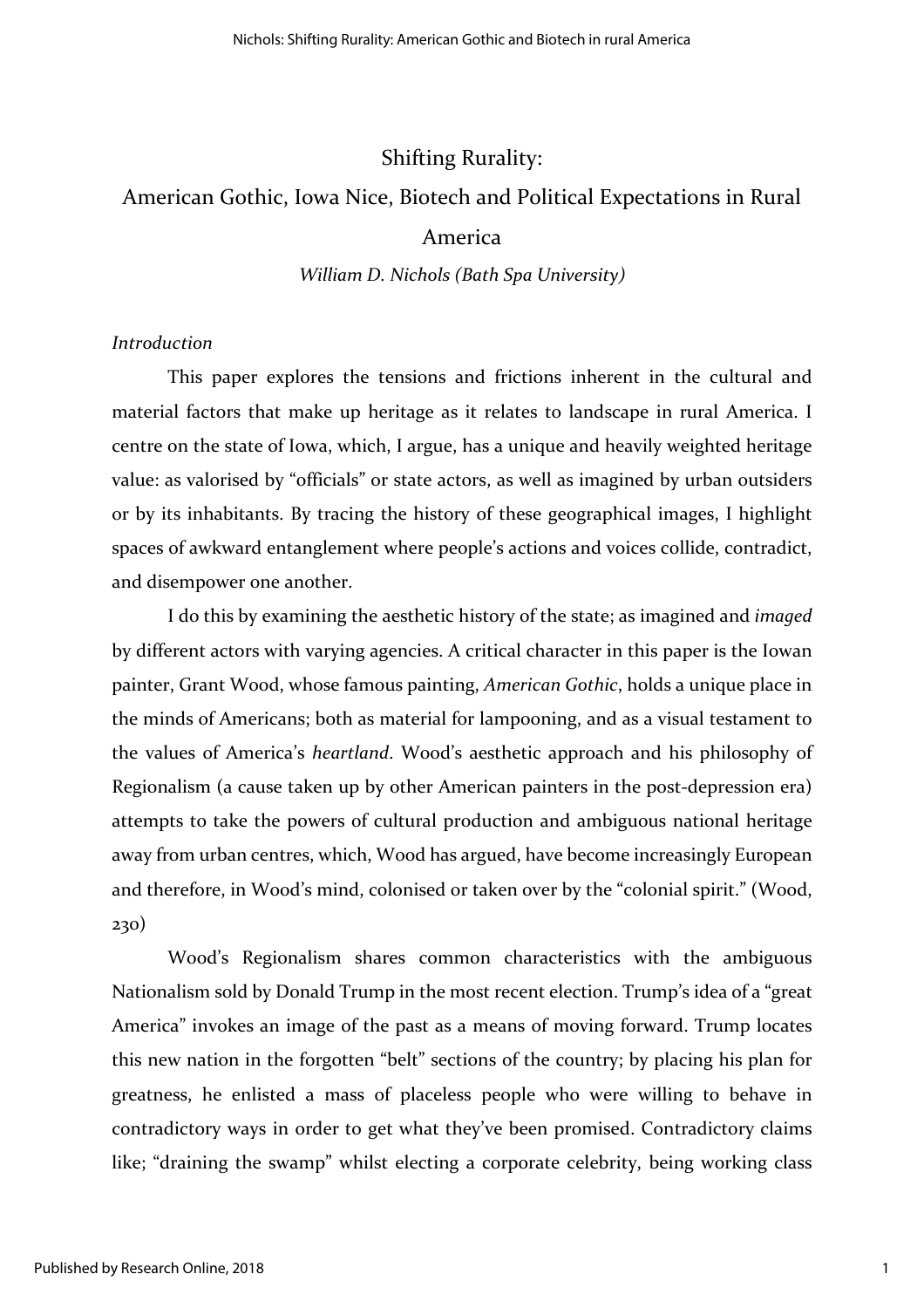whilst supporting a system which values only executives, and being a globalised farmer while supporting someone who has actively agreed to destroy international trade agreements that keep your business alive. All of these contradictions and more arise at this axis of images and interactions.

Throughout this paper, I argue that evolving forms of rurality, or modes of rural living, have shifted the unique cultural and political weights of Iowa on to largely its rural citizens, creating a friction between heritage and hegemony. As a theoretical impetus for this, I draw on work which examines how heritage is produced by modernity, therefore reproducing the end goals of its project and erasing narratives which run counter to its ethos. (Harrison) I also draw on Anna Tsing's "awkward entanglements," as well as her analysis of friction and how friction can resist hegemony but also (re)produce it. (Tsing, 47) I argue that, in rural Iowa, these tensions have arisen from heritage-narratives which stand in contrast to official heritages, or, heritages which are produced by "academic and expert cultures," as well as reified at the level of policy. (Harvey, 155) The authoritative and authorised bodies who produce official ideas of heritage clash with the communities who have sentimental ties to objects, places, and practices, who Rodney Harrison classifies as practicing "unofficial heritage."

I place these practices of unofficial heritage within the landscape of Iowa; a landscape whose heritage-importance is often produced in direct relation to its fertile soil, its agricultural products, and the people who "work with the land." The everevolving project of agriculture means that these ideas of heritage are not solid, but constantly shifting and therefore ripe with contradictory claims which, I argue, are illustrative of various actors and their ability to leverage power over Iowa, Iowans, and rural America at large. David Harvey's analysis of the landscape-heritage dynamic notes Wylie's concept that "landscape is tension". (Harvey, 153) This tension, both friction and entanglement, is where the landscape reveals itself as an increasingly complex "space," which is affected by genetic modification, exponential growth of production, and market globalisation.

I argue that these material shifts have caused a great internal friction in social life. Marx says,"the forces of material production have an ideological existence;" and so the unofficial heritage and sympathetic attachment to the landscape, which has been imagined both by the farmer and the urbanite to different ends, is called into question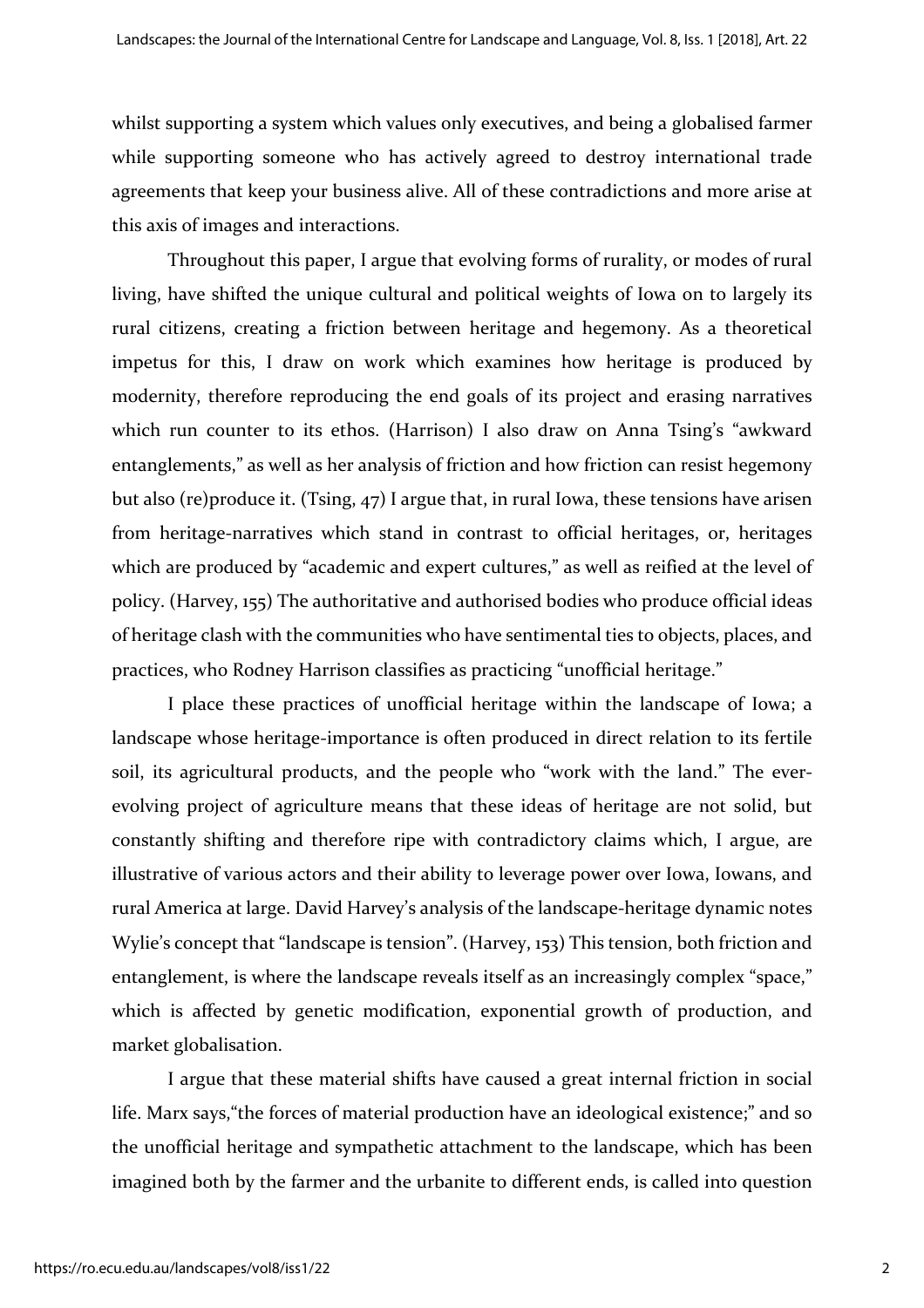through these complex, juridic-material processes. Further, I argue that something is *off* in the pacing of evolving factors, and that the aforementioned political contradictions arise from *uneven development—* in the Marxist sense of the rural-urban divide, but also in a uniquely rural, heritage-against-landscape way.

#### *Friction, Entanglement, and the Rural Image*

In *Friction: An Ethnography of Global Connection*, Anna Tsing coins the term "awkward entanglement' to describe "spaces of friction in which the relationship between local actors and global processes are revealed." Rodney Harrison uses the concept "to explore these shifts in heritage and their social and material consequences." (Harrison, 31). Awkward entanglements produce frictions in the sense that contradictory forces emerge and butt heads, enacting a bruxism of powers where certain ideological structures and social values vie for dominance.

We can *feel* awkward entanglements when we think about insulated communities and their "weariness" of strangers. Jo Little theorises this weariness as something like a survival instinct:

At a very simplistic level, distance can insulate rural communities, the sheer remoteness seeming to isolate them from harm. Such an idea clearly relies on the idea that danger comes from outside the rural community – so rural areas are not simply remote, but rather remote from a particular danger. This notion of the dangerous 'other' has permeated accounts of cultural constructions of rurality in which social exclusion or marginalisation (and the fear of and resulting from it) has been seen as rooted in a fear or dislike of difference and a wish to protect rural people and communities from those who do not belong." (Little, 90)

While Little categories weariness as a basic fear of the other, rural communities often have negative interactions with outsiders for obvious reason. On one hand, bourgeois urbanites escape the city to vacation in the pastoral idyll; on the other, rural spaces are more likely to be rich in natural resources, which are ripe to exploit. In both cases, it seems understandable why rural people would be weary of outsiders. Historically, outsiders have *taken away* from rural environments. A casual example, past material exploitation and vacation spots, is the artist who enters into rural space for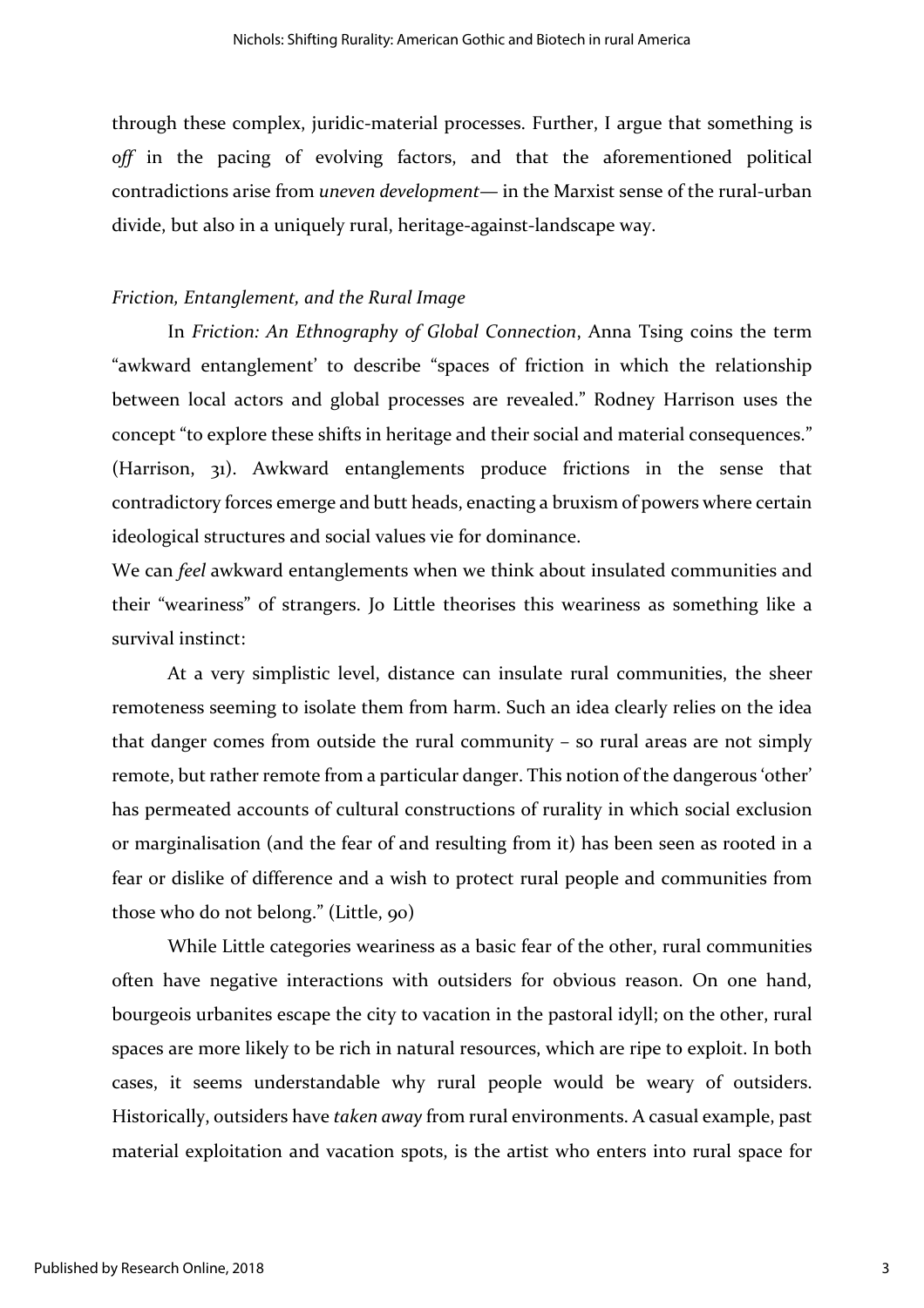subject material. While artists will often take up long term (or sometimes permanent) residence in the areas they wish to depict, they still, for the most part, meet the category of outsider, not simply as someone from elsewhere, but as an individual who has come to partake in the environment; hence, they have come to take something away. In this case, they take away an image entirely informed by their own romantic or septic idea of a place. which might not be so serious if a painting wasn't an object to be observed by others; therefore, communicating (mis)information about rural spaces.

Richard Yarwood states that, in rural communities, "images are important because they both reflect and affect the ways in which the country side is used by society." (Yarwood, 19) The artist who produces an image of a rural community from outside that community is bringing in a multitude of possibilities of understanding and use for that place— which already has meaning ascribed to it by those who live there. Images become markers of power which delimit and define identities for the subjects they depict as well as those who view the images.

This was a main point of contention when Grant Wood's *American Gothic* was initially exhibited in Chicago, 1930. As many historians and scholar's like to remind us, *American Gothic* is a work whose infamy arises not simply from its own standing as a defining work of American Regionalism, but is also infamous due to reproductions which both elaborate and obscure the original subject matter and intention of the work. These reproductions parody the image in ways which are telling of the current political issues or social attitudes; often times replacing the subjects and objects of the painting with ridiculous imagery; e.g, the Farmer and his female companion for the first family, the pitchfork for a martini, and so on. (Corn, 253)

But, as Wanda Corn points out in her essay on the painting, these lampoons often have nothing to do with Wood's original intentions in creating the work. Instead they have more to do with an interpretation of the work which, instead of coming from within the culture and geography of Iowa, was imposed upon the painting from an audience and critics who were externally involved. Throughout history, critics have misunderstood the painting in the same way that urbanites— or Americans at large have misinterpreted rural environments and people. Corn quotes critics of the day as saying, "the couple [are] 'caricatured so slightly that it is doubly cruel, and though we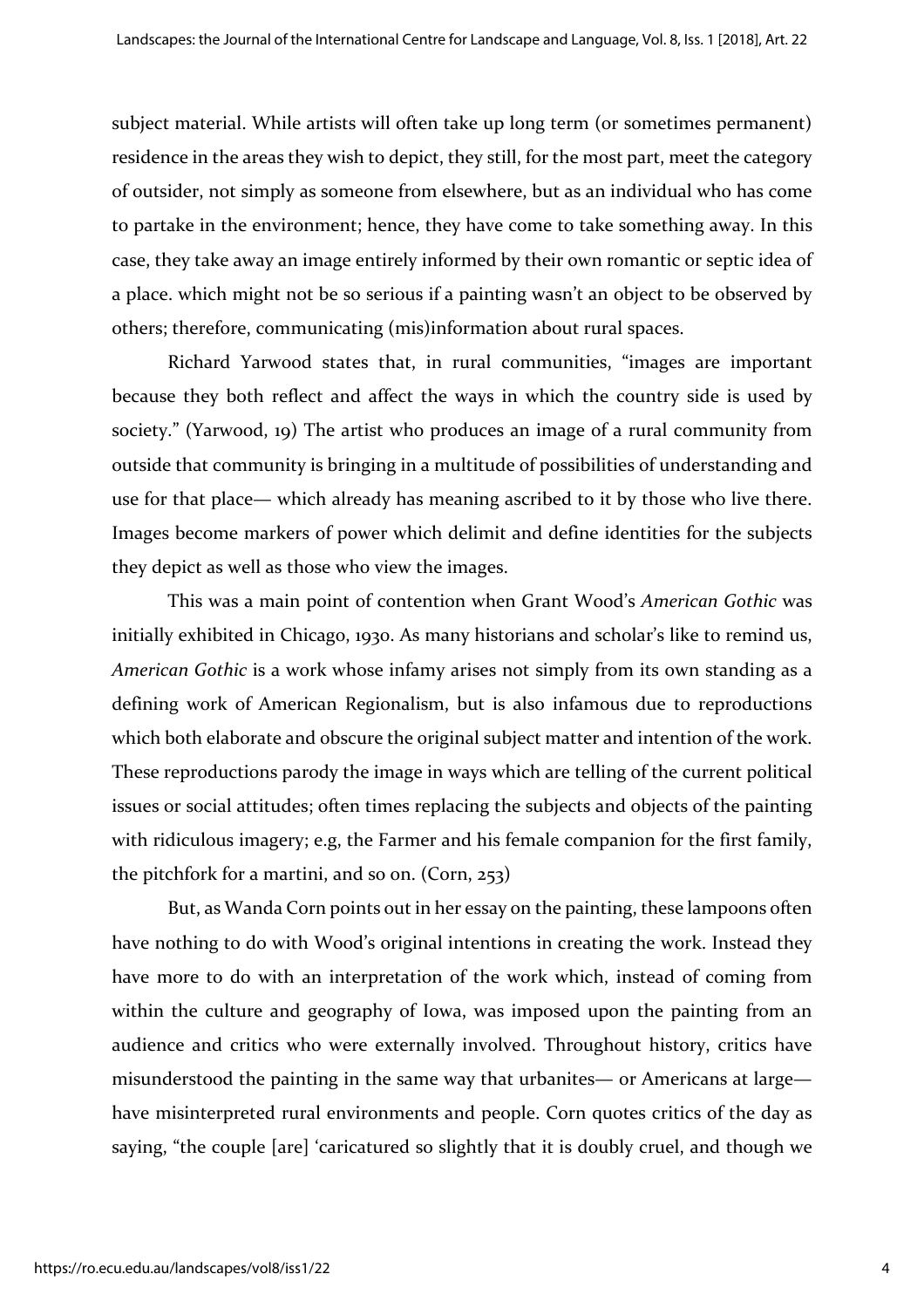know nothing of the artist and his history, we cannot help believing that as a youth he suffered tortures from these people<sup>"</sup> (Corn, 255).

This quote from Walter Prichard Eaton of the *Boston Herald* showcases the prevailing attitudes that define the divide between city and country. A set of assumptions are made about the subjects of the painting; the first of which being that the artist, as a producer of culture, must somehow be *other-to* and outside of the work he is producing; secondly, that the subjects of the painting are caricatured in a way which is meant to produce them as funny looking; and third, that Wood is on his side as a fellow maker of culture and, like the critic, finds these people to be abhorrent, narrow minded and of another era. Corn quotes two other, more contemporary critics, who reaffirm this view.

Matthew Baigell considered the couple savage, exuding 'a generalised, barely repressed animosity that borders on venom.' The painting, Baigell argued, satirised 'people who would live in a pretentious house with medieval ornamentation, as well as the narrow prejudices associated with life in the Bible Belt.' In his recent book-length study of the artist, James Dennis characterised Grant Wood as a "cosmopolitan satirist" and American Gothic as a 'satiric interpretation of complacent narrow-mindedness.' (Corn, 255).

Often, the painting is read as a critique of the absurd religiosity of the people in it. Wood's compositions were informed by religious paintings from the Gothic era, and the title of the painting reinforces this idea (Cheles). Corn, however, follows a more historical-materialist path in her essay and characterises Wood as someone who is interested in the past. Corn states that Wood's characters are not representations of the past as present but an homage to those he thought should have lived in the house in the background. Corn states,

In placing the man and woman squarely in front of their house, he borrowed another popular late nineteenth-century convention drawn from the itinerant photographers who posed couples and families in front of their homes. This practice, common in the rural Midwest through World War I, produced untold numbers of photographs, all recording the pride of home as much as a likeness of the inhabitants (Corn, 256).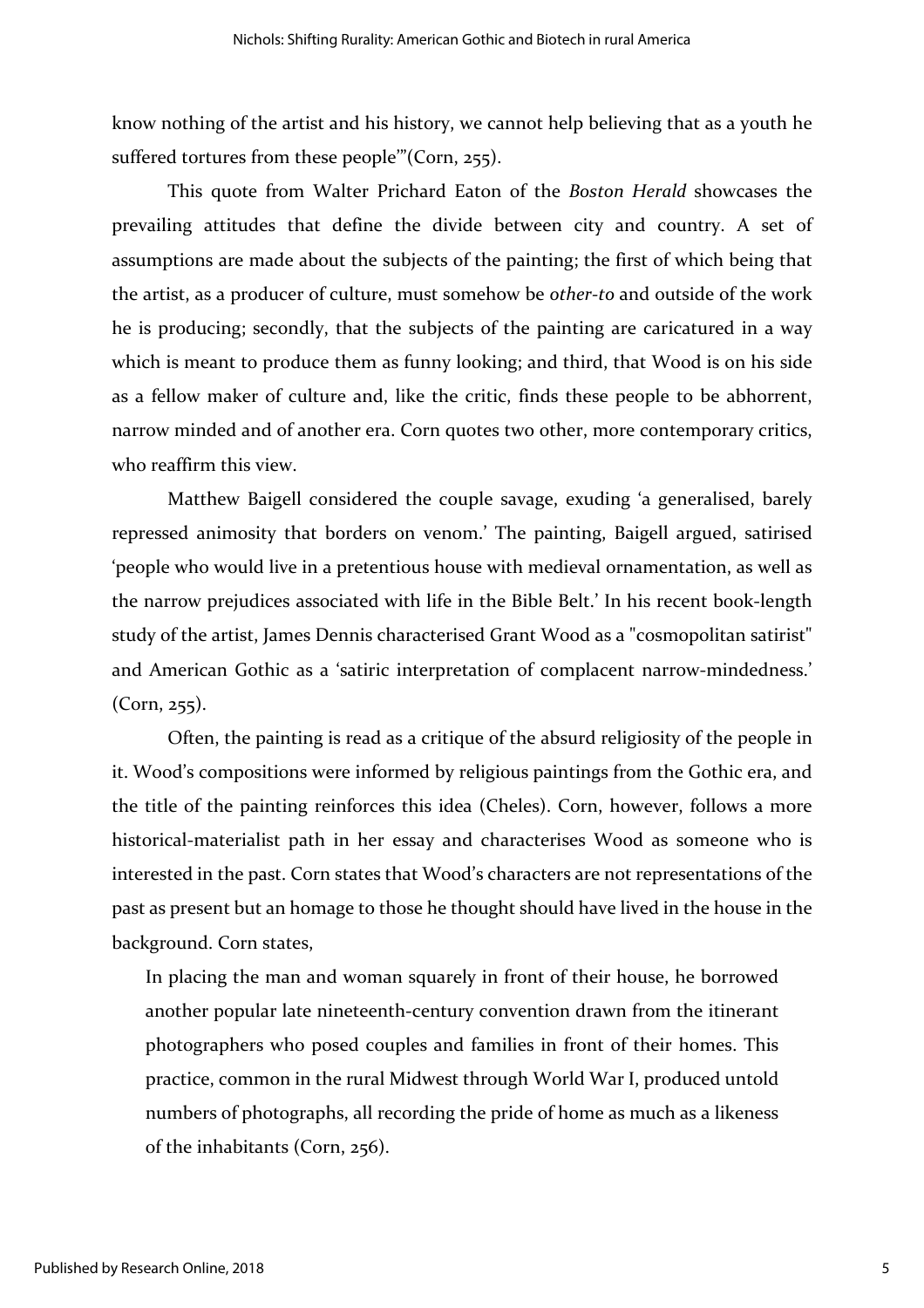In Corn's analysis pride plays a major role. Wood's reliance on photographs of a bygone era reflect the nationwide tendency of the 1910's and 20's to collect pieces of *Americana*, or cultural artefacts of recent American history. Where once Americans were ashamed of their poverty and provincialism, after emerging as a major world power post-WWI, rural heritage became a mark of pride for many. The photographs Wood collected were also documents of pride— the pride that American's have in their homes. Another source of pride is the reference to horticulture in the painting— the houseplants behind the woman— as keeping plants alive was very difficult during harsh Midwestern winters (Corn, 256).

Corn's read of Wood as looking back and actively engaging in an aesthetic practice of historical-material referentiality exemplifies unofficial heritage as a practice in America. Harrison defines heritage as "objects, places and practices" (Harrison, 6); "unofficial heritage," as Harvey calls it, would be heritage that is relevant at a commonplace or everyday level. Wood finds significance in everyday life in a way that anticipates Lefebvre, who stated, "the 'essence' of man… is made real through action and in practice, i.e. in *everyday life.*" (Lefebvre, 179) Wood's idea of heritage is highly tied to the working-class reality of rural people: their day in and day out existence. This is why he places such importance on the farmer and his wife in *American Gothic*. To Wood, it made sense to feature the everyday in a traditionally grandiose object (a painting); to the critics it made no sense unless it was a joke.

#### *Heritage as Revolt*

In his essay, Revolt Against the City, Wood states that,

Sweeping changes have come over American culture in the last few years. The Great Depression has taught us many things, and not the least of them is selfreliance. It has thrown down the Tower of Babel erected in the years of a false prosperity; it has sent men and women back to the land; it has caused us to rediscover some of the old frontier virtues. In cutting us off from traditional but more artificial values, it has thrown us back upon certain true and fundamental things which are distinctively ours to use and to exploit" (Wood, 231).

Wood evokes an image of American heritage in order to describe his aesthetic and ideological perspective, which he titles Regionalism. Regionalism values independence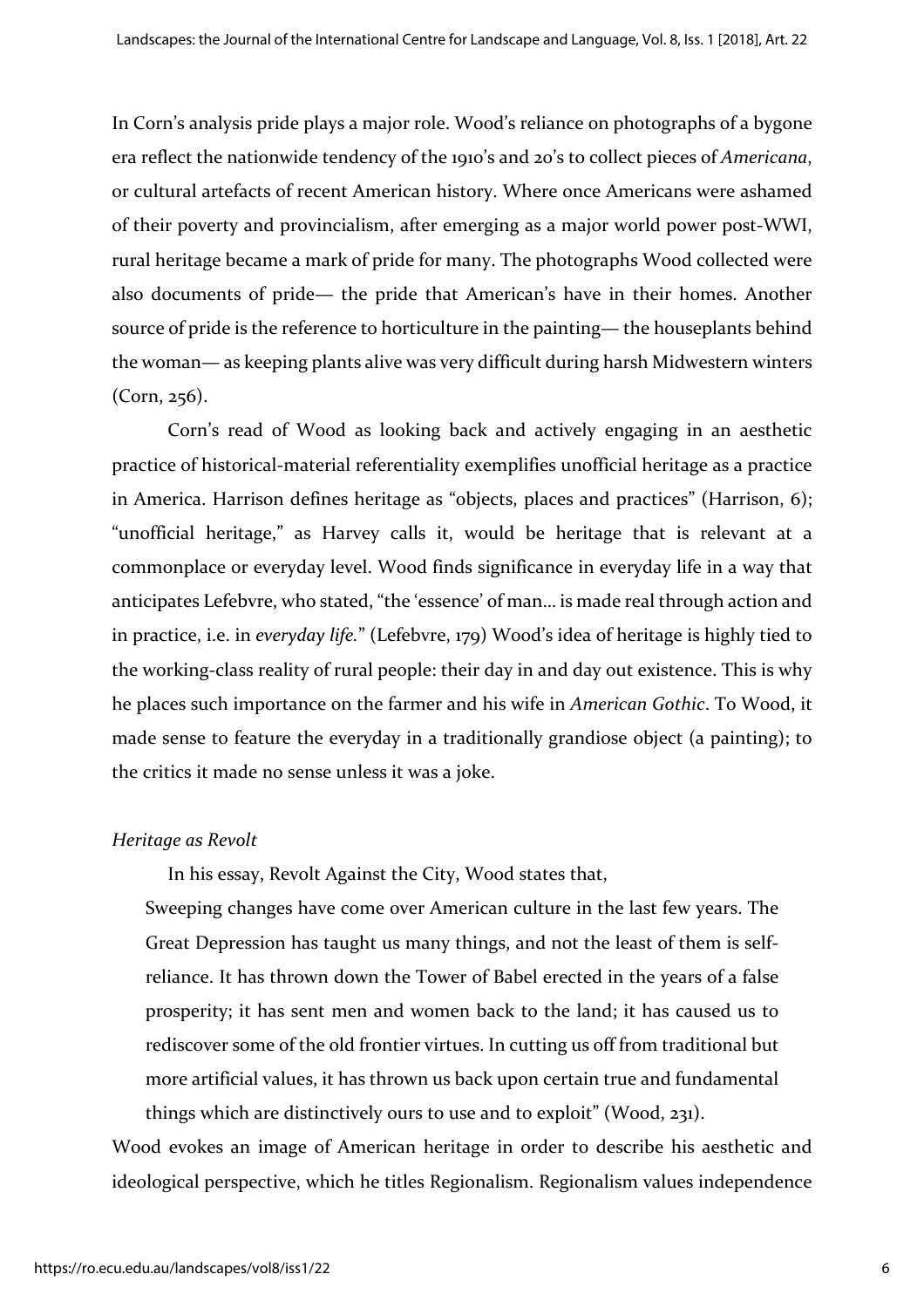and autonomy and emphasises those areas of the country which are less-than-urban as fundamentally American— and therefore more authentic. Wood renounces prosperity as something false in favour of the "true" and "fundamental" things which only "working" people would know. Wood says that these things are exploitable and the focus of his work, the rural landscape of farmed land, shows that he places land-use and use-value in high regard in relation to the working and rural people he admires. It also highlights Wood's view of the rural as one of dominion over the natural world.

While Wood is highly loyal to his idea of the farmer, fetishising the role of farmer as authentic— 'wholly preoccupied with his struggle against the elements, with the fundamental things of life"— his farmer is also "not articulate" and "has no time for Wertherism or for the subtleties of interpretation." However, Wood's farmer marks this as a preferable distinction between himself and city folk; and in Wood's mind, the farmer is proud of that lack of superfluous knowledge and taste. Wood's conception of the farmer has endured "ridicule by city folks with European ideas of the farmer as a peasant, or, as our American slang has it, a 'hick'…" This criticism leveraged by urbanites has, according to Wood, "caused a further withdrawal— a proud and disdainful answer to misunderstanding criticism" (Wood, 233).

Wood's emphasis on misunderstanding, both on the part of the rural citizen and the urban outsider, isn't a stagnant concept. Rather it's something that has, in the time since Wood's *American Gothic* and *Revolt Against the City*, had to shift along with the material, economic and political capacities of the landscape. Here, I take "landscape" to mean a collision of the personal, romantic, and fetishised relationships that people have with their environment; as well as the banal, everyday and commonplace activities which also hold significance to its inhabitants. Wood's painted images pushed these categories into collision, producing a distinctly modern friction where heritage was posed together with progress. These conflicting categories define the imagined rural and its capacity to interact with the outsider world. As Michael Woods states,

As such, rural areas are frequently endowed with symbolic importance as signifiers of national identity, or as the counterpoint to modernity. Rural areas are celebrated variously both as wilderness and as a bucolic idyll. Yet, they can also be portrayed as remote, backward, under-developed places, in need of modernisation" (Woods, 1).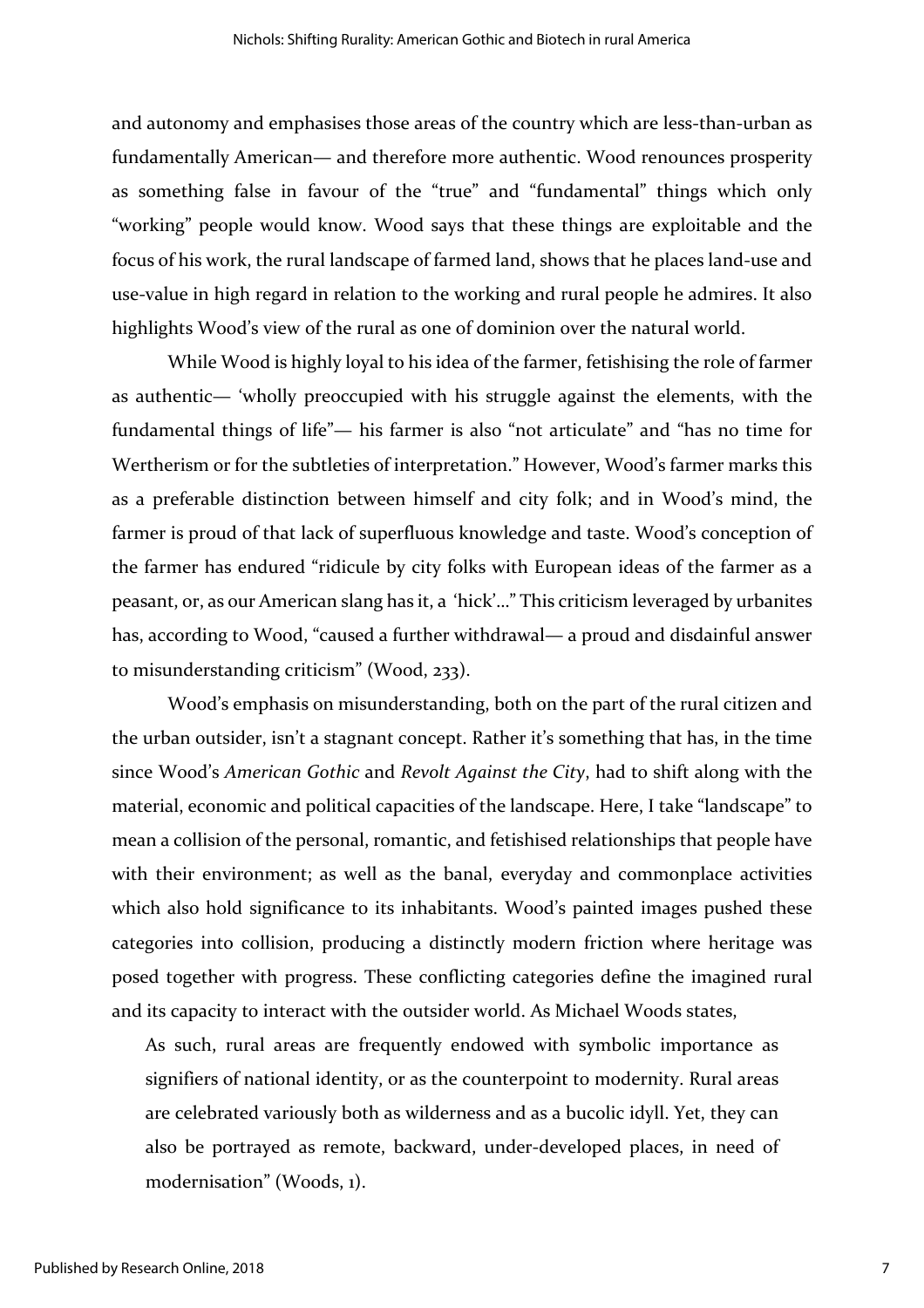However, in Wood's most famous work, *American Gothic*, the *subjects,* their old-time dress, and their little farmhouse are gathered from images of past time; none of the agricultural fields that populated his later work made an appearance. In this way *American Gothic* distinctly turns away from anything modern. This technique is often used with images of rurality; the subjects are aged, the environments lack cars or "modern" buildings, and the complete lack of modern technology in general, generate images of a more simplified sense of rural place. Shirley states, "that editing out signs of modernity can lead to an aesthetic of rural plurality as a form of nationalist identity" (Shirley, 8). Wood's painting isn't Iowa Gothic but *American Gothic*, and hence was an attempt to communicate a national narrative in direct contrast to the coastal models of modernity; it therefore, becomes an image widely used for different purposes which communicate different ideas of America.

#### *The Contemporary Politics of Regionalism*

The rhetoric of Donald Trump similarly edits signs and signifiers which relate to modernity, heritage and invokes a "Great America"— an imagined national-cultural heritage of working people. This invocation calls on the "forgotten" white working class of America to restore themselves to a moment of— if not prosperity, then— autonomy and self-reliance, or, as Wood might put it, more "true" and "fundamental" things. The heritage invoked by Trump is a heritage which is constructed through a lens of dissentamnesia. The struggles of labour unions and activist organisers never happened in Trump's great America. It's an America where Marx never existed and Ayn Rand is proworker's rights.

Despite all contradictions, Trump's rhetoric appealed to areas of the country that were largely working class; but more importantly, to areas seemingly forgotten or left behind. In this way, it is a heavily spatialised or "placed" idea— taking advantage of geographical concepts which, as some have theorised, Democrats have failed to do for some time. (Conn) With national trade agreements allowing American companies to open up manufacturing plants overseas and competition from natural gas reducing the need for coal, many portions of the country populated by the white working class have been in dire straits. In order to combat this crisis, Trump focused on the "victims of globalisation" narrative, and, in the first chapter of his presidency, backed out of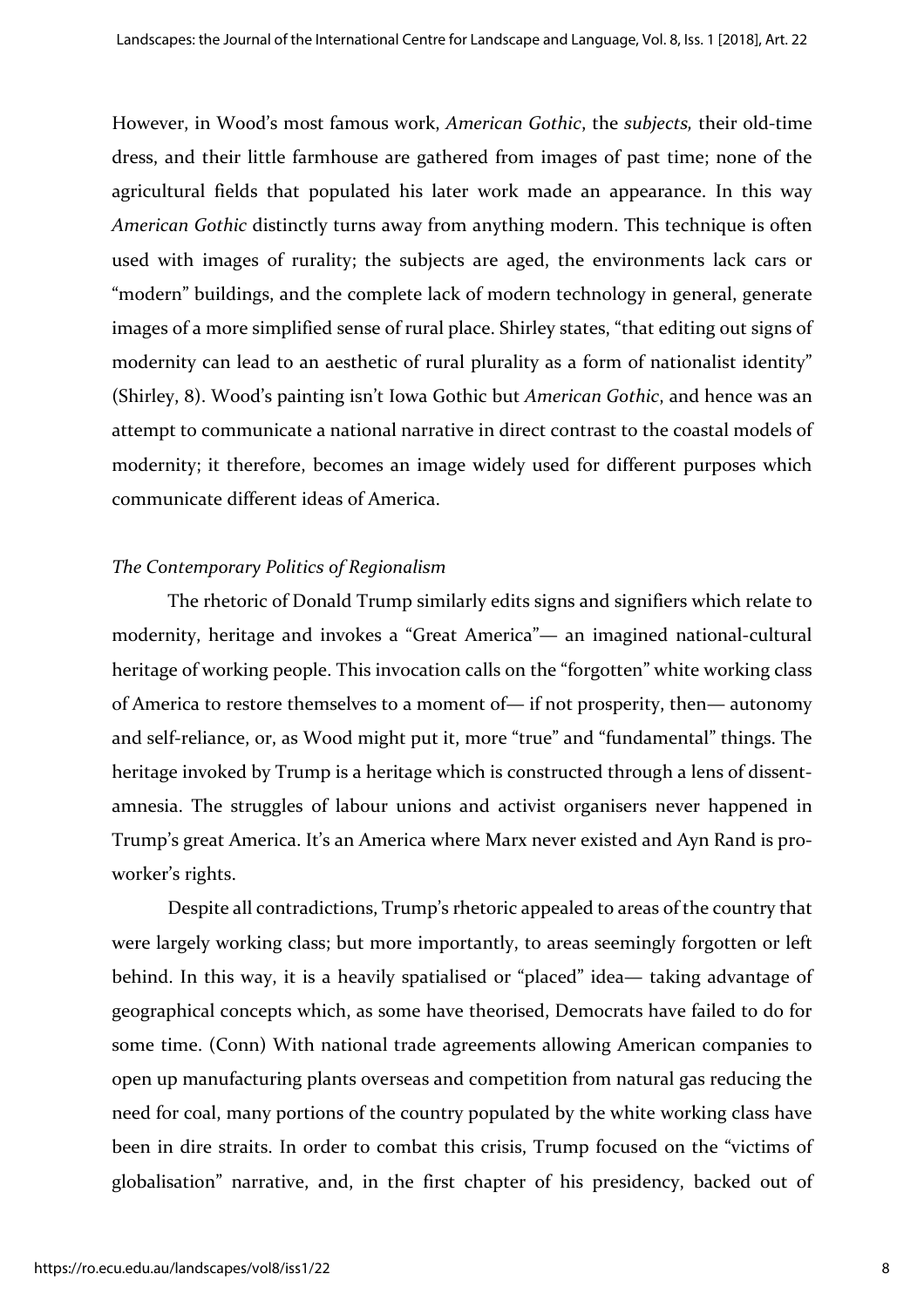international trade agreements like NAFTA— which elicits varying attitudes from these different (all be it similarly non-coastal) parts of the country.

These sections of America are known as the "Belts"; e.g, The Rust Belt, The Coal Belt, The Bible Belt (known not for its industrial character, but for its religious fervour), and the Corn Belt. These Belts have been focus grounds for building national identity at different historical moments. Within the national imaginary, they're filled with "good, hard working Americans" and are not portrayed as major producers of culture or knowledge. They are also often less diverse than urbanized regions, or portrayed as less diverse. Each Belt conjures up quintessential images of Americana. The Coal Belt conjures up images of coal miners and Appalachian rebelliousness; the Rust Belt conjures images of steel workers and car manufacturers who helped produce some of the defining objects of the modern era; and the Corn Belt, home to farmers and, most importantly, one of the quintessential works of American Regionalism (and, arguably, the most recognisable portrait of America) *American Gothic*. The imaginary of these places exists both within and outside as produced images of heritage. These imagined spaces aren't simply important to those who live there; but are also important sites to the American identity as a whole, both as a heart (as in "heartland") and as the antimodern counterpart, aforementioned by Woods.

The Belts are seen as places where the American Frontier is still happening where hard and dangerous work is done for the good of American ingenuity and divine provenance. With the closing of the *real* Frontier by the Census Bureau (due to the amount of human inhabitants per square mile) (Dant, 84) at the World Fair in Chicago, Americans were asked to reconsider the Frontier as not the wild west itself, but a critical act of culture-making and nation building. At the closing gates of the old frontier and the opening of the new Frontier lies modernity. As Catherine Gouge puts it,

In celebration of this technological 'progress,' the Colombian Exposition in Chicago had more lighting at the time than any city in the country, hence the nickname the 'White City.' The concurrent celebrations of the 'natural' promise of the American frontier and of the technological drama of electrical lighting were, furthermore, accompanied by a celebration of the 'horizontal city' with cityscapes like those in late-nineteenth century London and Paris where most of the buildings were five stories or fewer and all were accessible on foot. Such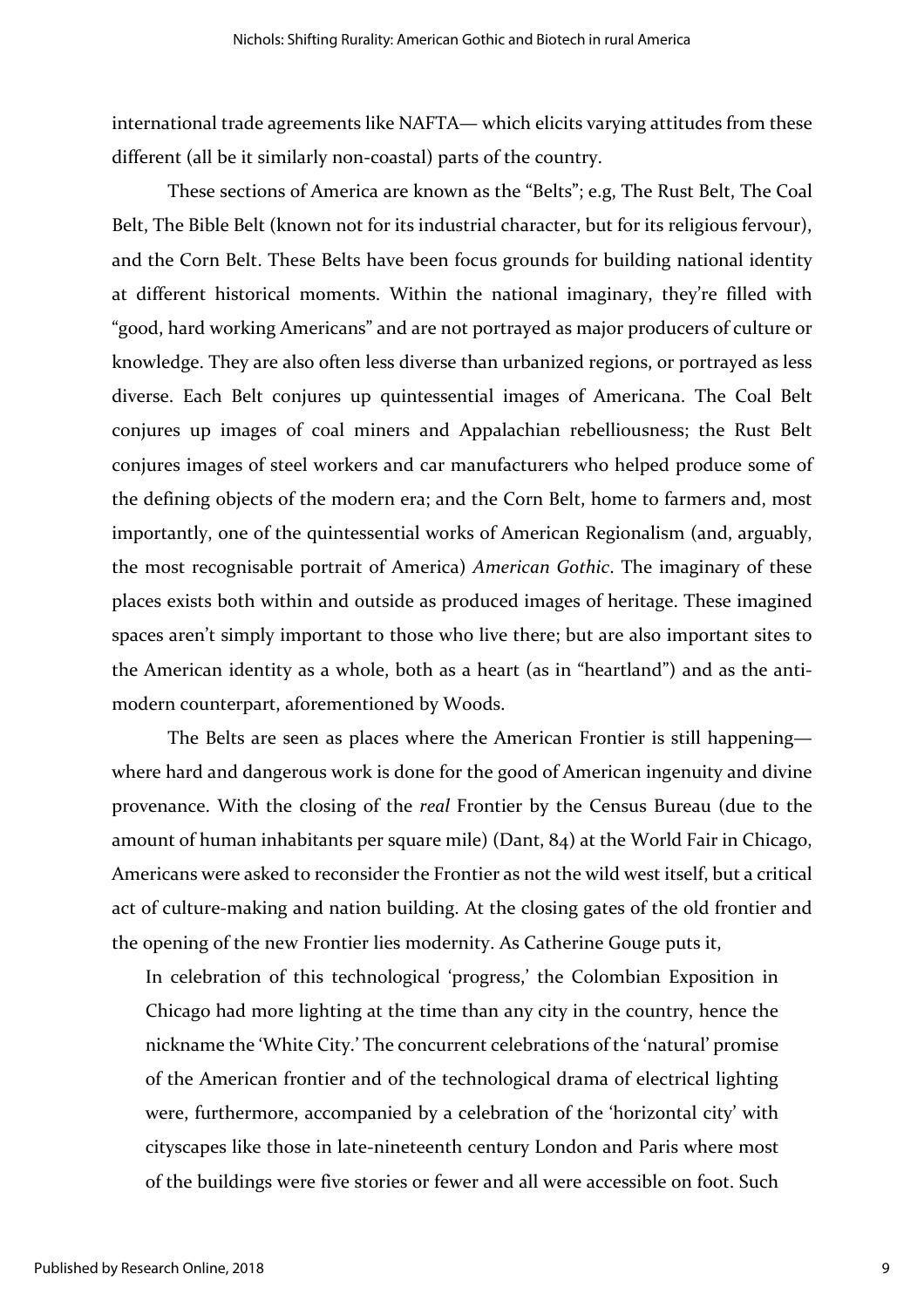a quilting of commemorations is interesting because it appears to map contradictory celebrations: distinctly 'American' ecology, distinctly 'American' technology, and distinctly un-American, 'old world' city planning" (Gouge, n.p).

For Gouge, the New Frontier is tied up in concepts of heritage and concepts of futurity which create radical dissonances. Rodney Harrison, in his Book *Heritage: Critical Approaches* places heritage firmly within the project of modernity (using Lyotard's terminology) stating that,

This cluster of ideas and their underlying social, political and economic movements both facilitated and underpinned the development of a particular set of relationships with the past, which were necessary prerequisites to the development of con- temporary notions of heritage, including an increased emphasis on empiricism and reason as the primary source of knowledge and authority (Smith 2004, 2006), and a way of defining the present in opposition to the past (Lucas 2004, 2005, 2010; Harrison 2011) and rooting the 'invented traditions' of new nation-states by creating a history for them (Hobsbawm 1983a, 1983b and Kosselleck 1985) (Harrison, 24).

It is no coincidence that the World Fair, a quintessential moment for American modernity, becomes, also, a quintessential moment of framing for heritage. Through the repurposing of the Frontier landscape, the barely occupied West comes to symbolise much more for the American people; as Dant states,

by the beginning of the twentieth century, [Turner's] "frontier thesis" had become the dominant explanation for American exceptionalism – the nation's professed historical uniqueness and qualitative superiority – and it would influence writing and thinking about the American West well into the twenty‐ first century" (Dant, 84).

Spaces which were rural, wild, or simply not a part of an urban ecosystem, became significant spaces for national identity. The Frontier becomes an ambiguous signifier for any place perceived as elsewhere, nowhere, or out there. In this way, Wood's invocation of the "frontier values" (Wood, 130) is also about truth and authenticity. America is being made at its edges and its boundaries are always growing; the transferable idea of what "traversing a frontier" might mean leads to the "Frontierization" of all new things, including new advances in science, such as genetically modified organisms.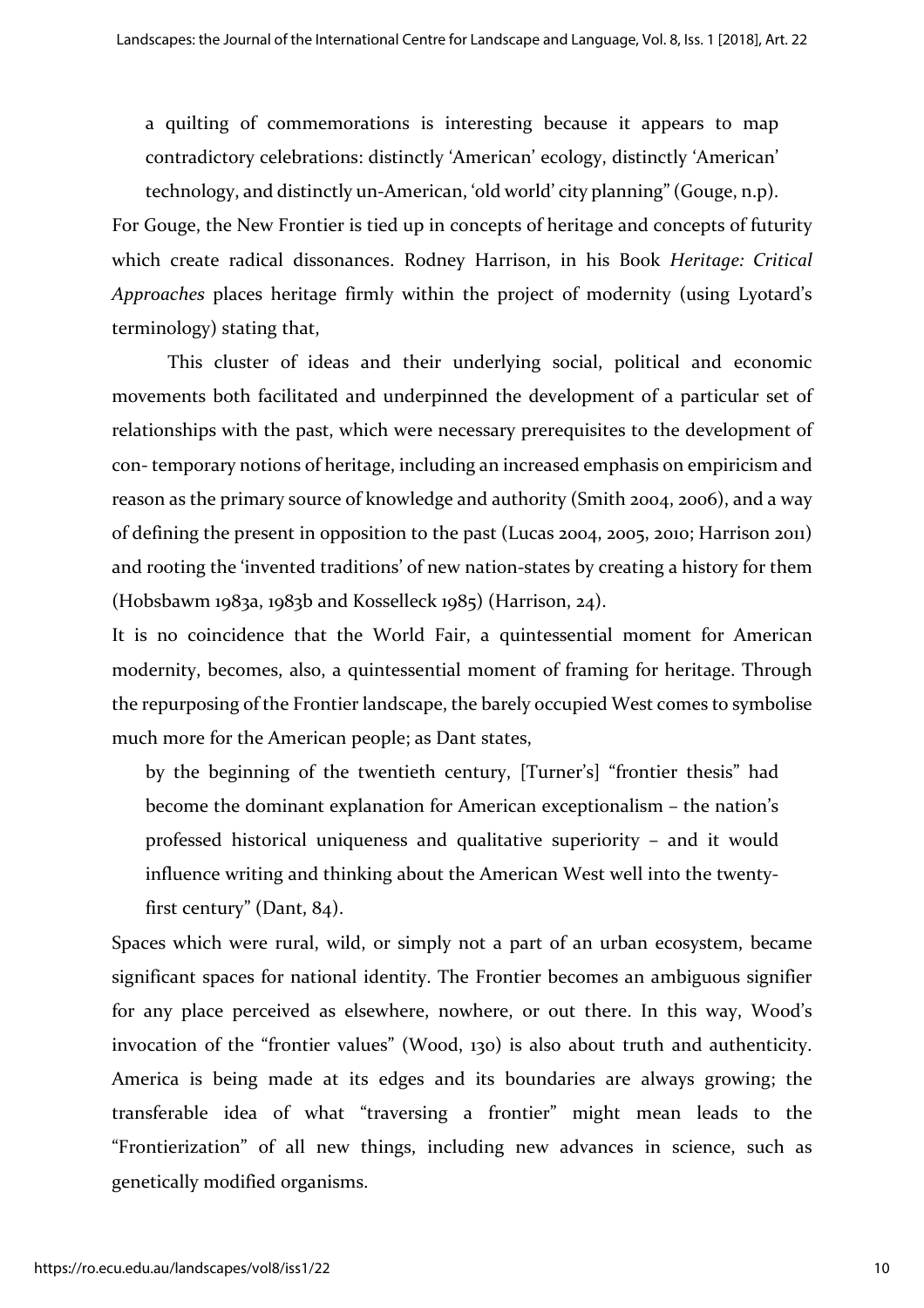#### *Biotechnology and the Globe*

While contemporary claims of regionalism have promised to disintegrate globalisation— the destructive force which has taken jobs overseas and contributed to the socio-economic stagnation of the white working class—recent trends in American agriculture were entirely shaped by globalisation policies. The GMO revolution, which has shaped the lives of famers and subsequently kept them fed, arose from increasing the strength of ties between big government and big business. McKay Jenkins, in his book *Food Fight* discusses ideologies which both deregulatory eras of Regan and Bush Sr. espoused, namely that "the burgeoning biotech industry was a perfect merging of business and science that— if left alone— would generate colossal corporate profits for American agricultural conglomerates" (McKay, 64).

Neoliberal markets became the modus operandi for American farmers— who differ from agricultural workers in the sense that they're more akin to small business owners. Narratives of progress were bundled with the GMO crop, which guaranteed higher yield rates, disease resistance, and an air of futurity or evolution. American farmers would have been no stranger to these narratives of promised progress. As previously alluded to, the modernisation of America also called for the modernisation of American agriculture. Dunlap states that, "the modern state became emblematic of progress, which legitimised its power, bureaucratic rationality, and use of "'objectivity' to manage subjects." He posits this as an invisible power which functions through "constructing mechanisation and industrialisation as the emblem and standard definition of progress to mimic and emulate in all facets of social order—from individual to governmental conduct." (Dunlap, 93-94) American agriculture had already been industrialised to a certain extent; it seemed modern with its arsenal of harmful chemical pesticides— long before the advent of the Roundup Ready crop.

Lewontin and Levins, in their book, *Biology Under the Influence*, state that, "on the one hand, science is the generic development of human knowledge over the millennia, but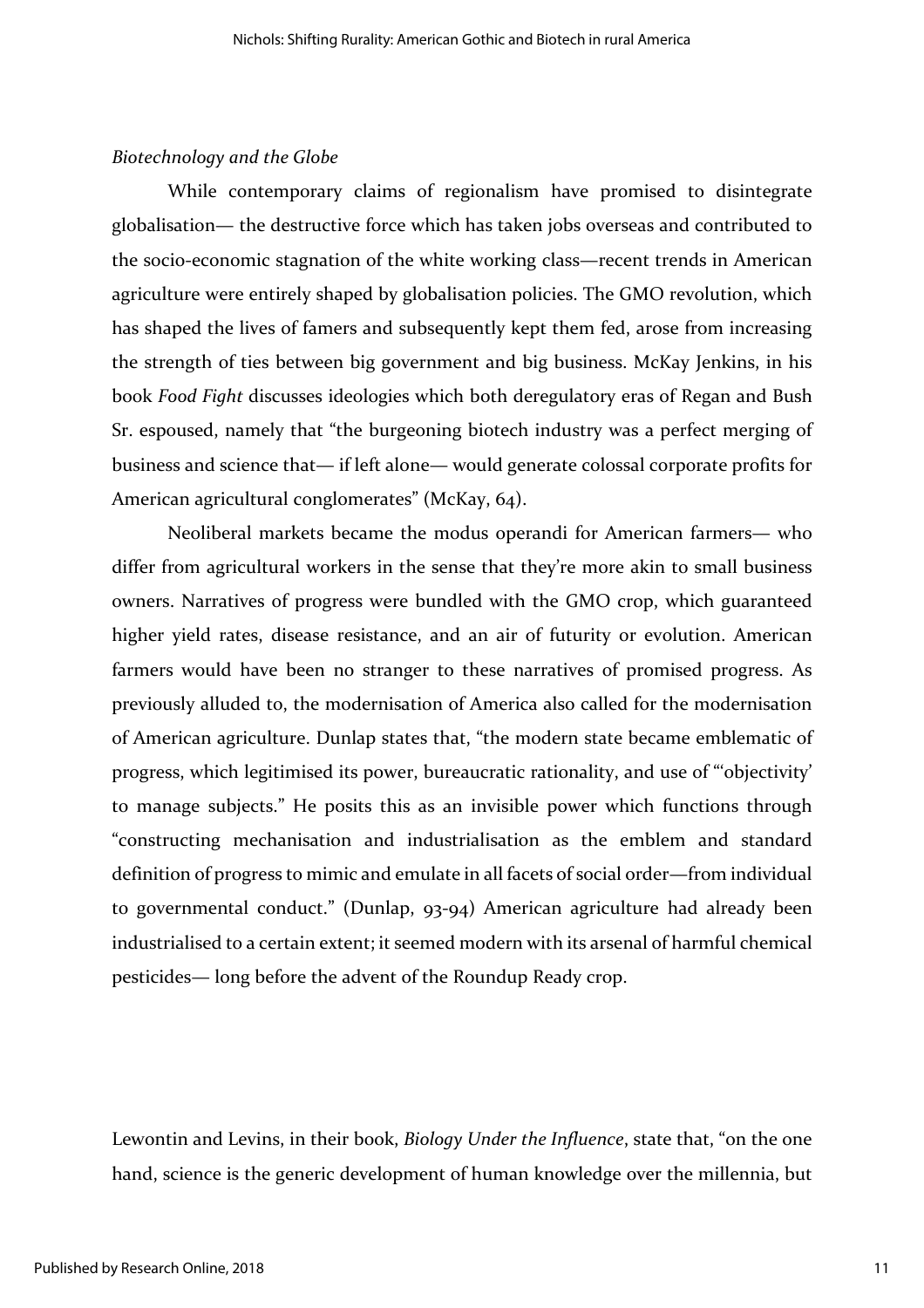on the other, it is the increasingly commodified specific product of a capitalist knowledge industry." They go on to state that, "the result is a peculiarly uneven development, with increasing sophistication at the level of the laboratory and research project, along with a growing irrationality of the scientific enterprise as a whole" (Lewontin and Levin, 9). Biotechnology from the very beginning was enmeshed in ethically questionable foundations due to its business-to-government open door policy. Jenkins points to George H.W. Bush's appointment of Clarence Thomas to the supreme court, pointing to the face that Thomas was "a former lawyer for Monsanto… [who] later wrote the majority opinion in a landmark case granting companies the right to patent GMO seeds" (McKay, 30).

Biotechnology has had to do a lot of legal and ideological footwork in order to find itself enmeshed within the cultural heritage landscape. Myles W. Jackson covers some of this history in his "Geneaology of a Gene," stating that "the Founding Fathers of the United States were deeply committed to the notions of the commons and commonwealth" (Jackson,44). He goes on to say that, "they were dedicated to a cultural commons and were tacitly committed to a natural commons that allowed community access to nature." (Jackson, 44) This idea of a common access to nature and the commonwealth as a means of combatting monopoly, something the Founding Fathers equated with "the tyranny from which they sought to extricate themselves," (Jackson, 44) was fundamentally restructured by juridical challenges to the Product-of-Nature Doctrine.

While Wood's idea of rural life was seen as close to nature, or only adhering to fundamental, less "artificial" ways of living, the ideological structure of the farm is changing, not only at a genetic level, but within a juridical, discursive and legislative framework as well. This friction between the perceived "naturalness" of agriculture and the perceived inauthenticity of GMOs would drive much of the debate about food in America for generations. While business was good for farmers, Monsanto (the big bad boogieman of GMO) garnered a fair amount of negative attention; this rocketed the farmer into a conversation where their ethics and the ethics of Americans in general were called into question—not through typical ethical forums (news outlets, public conversation, commonplace interactions), but through the galvanising of corporate entities with scientific discourse.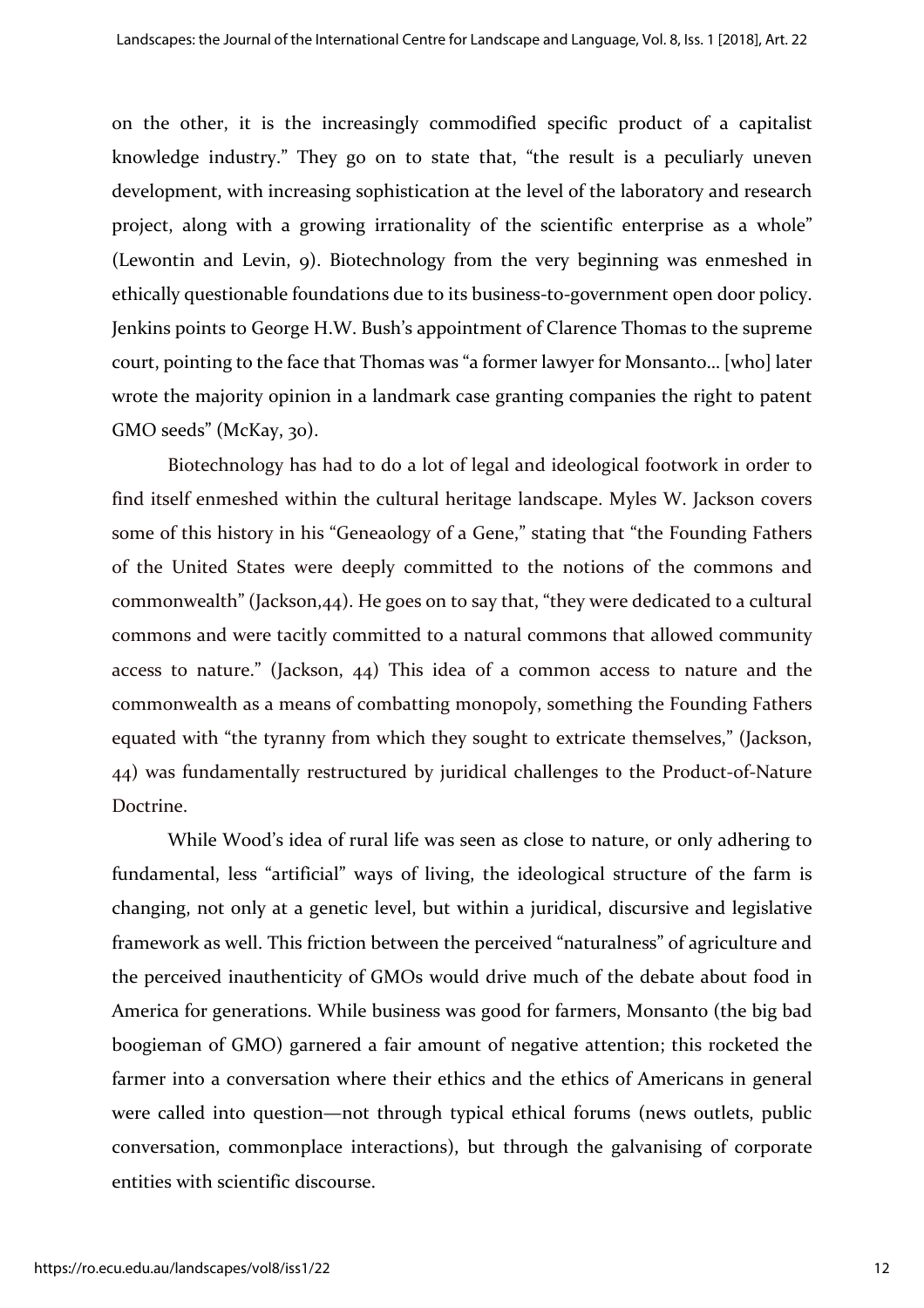The Supreme Court dealt with many challenges to the Product-of-Nature Doctrine which stated that products which were found within the natural world could not be patented as *inventions.* Jackson's book explores the history behind a plethora of cases which eventually lead to the total restructuring of the Product-of-Nature doctrine: the patenting of the human genome and genetic material. Biological material at a microscopic level had to be reduced and de-centred order to become a private and owned entity. Part of the juridical work which lead to the patenting of DNA came from reading the human body like computer code. As codes and algorithms were increasingly patented and the human body was increasingly treated as a genetic code, genetic discoveries were able to be patented and owned. Another part of the juridical work was viewing genes as chemical compounds. As Jackson states "the analogy between genes and chemicals seemed a perfect one for the USPTO because… [the] patenting of isolated and purified natural products was well established" (Jackson, 58). Thus, the juridical intimately implemented biotechnology into American life and affected the way that citizens would interact with biological entities.

#### *Juridico-Discursive Agriculture*

Bowman v. Monsanto Company in 2013 is one of a handful of court cases where something akin to "traditional environmental knowledges" have come into conflict with the complex nature of patent-oriented GMO agriculture. Bowman, an Indiana farmer, purposefully propagated and saved Monsanto GM soybeans and replanted them for eight seasons. Whether Bowman knew it or not, he was participating in a practice which violated a previous ruling on patent exhaustion— that the natural reproductions of the patented product are still under patent. The Harvard Law Review, while exploring this case, states that "under the doctrine of patent exhaustion, 'the initial authorised sale of a patented item terminates all patent rights to that item' and confers on the purchaser 'the right to use [or] sell' the item as he pleases, but not to make identical new items" (*Harvard Law Review*, 378). They also state that this ruling isn't precedent setting, citing a previous case, Monsanto v. Scruggs; the only real difference between the two cases is that Bowman bought seeds from a grain elevator instead of an authorised dealer.

Bowman's and Scruggs's ingenuity, which could be regarded as the sort of "selfreliance" praised by Wood, violates Monsanto's patent rights over the seed, and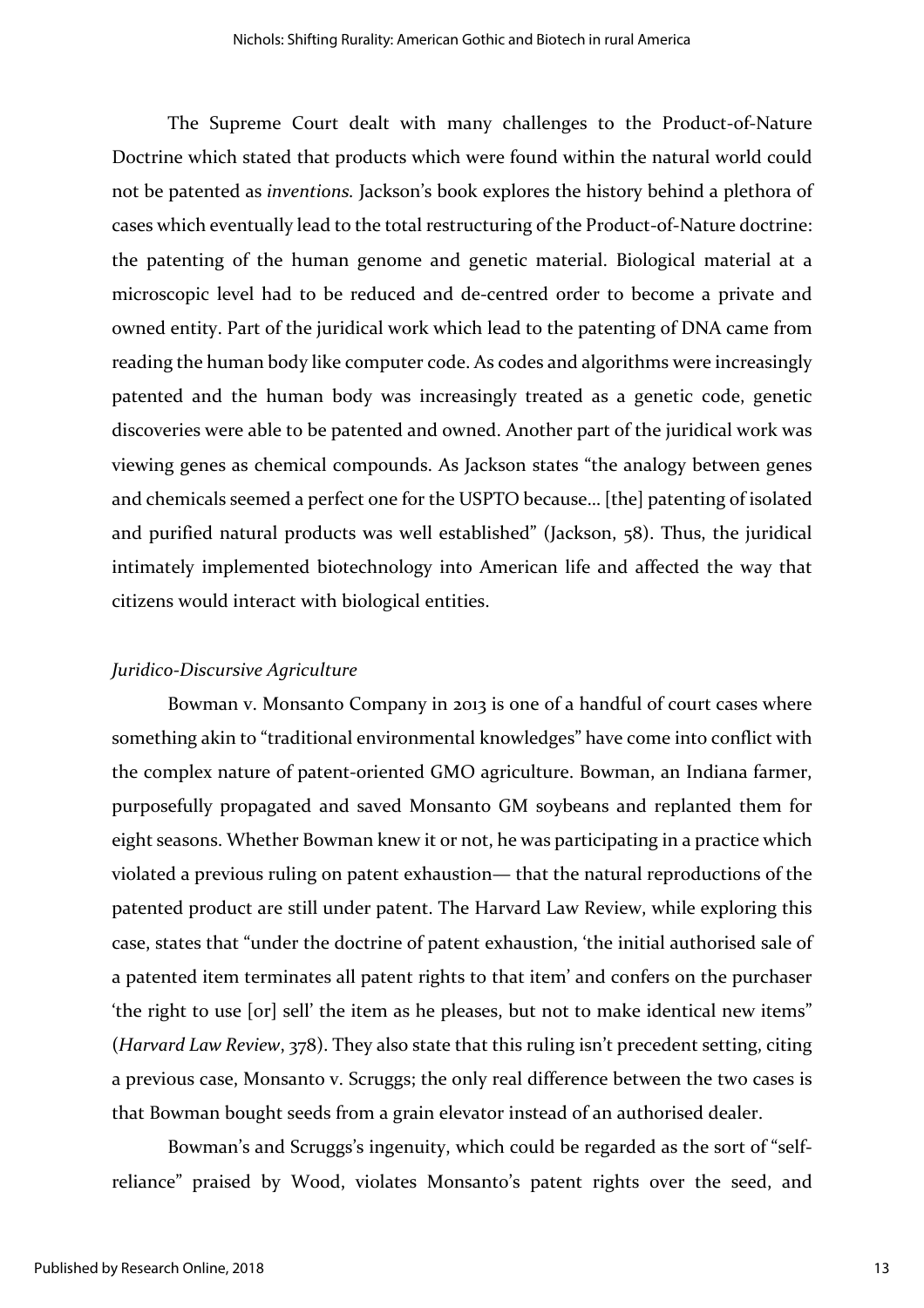therefore the contract that the farmers are under. The practice that the rogue farmers are engaging in is a "traditional" way of labouring *with* the land. As Jenkins states, "since time immemorial, farmers developed, saved, and traded seeds from one year to the next, bartering their way to better, more fruitful crops" (Jenkins, 6). This is an idiosyncratic twist, namely, that the deregulation of big business leads to small agricultural operations working under a more strict set of rules. The "big guy vs. the little guy" is a classic American narrative— Americans root for the underdog, but in the courtroom, big agriculture has had the resources to win cases which set precedent in favour of the "big guy." It would be easy to see the relationship between companies like Monsanto and farmers as one of antagonism; however, this isn't necessarily the case. While often times anti-GMO literature will cite farmers as one group they fight for, farmers themselves claim to have a good relationship with Monsanto. Iowa farmer Dave Walton states, "sometimes I think the critics mistake Monsanto for the Illuminati, a darkly secret society that has influence over every aspect of our lives and has plans for world domination by killing everyone but the chosen few" (Walton, n.p). Walton provides a perspective often neglected in inflammatory anti-Monsanto sources— a perspective which is also historically neglected or *misunderstood*. Monsanto has filed 145 lawsuits in the last 16 years; given that there are something like 2.2 million farms in America and many use seeds produced by Monsanto, the lawsuits filed are actually few and far between.

This is not to say that Monsanto or these farmers are benevolent forces operating in a globalised world. Farmers who plant GM seeds are operating under a small business model; although, what constitutes a small family farm is changing with incentives to grow more and more commodity crops. Biofuels have played an increasing role in coercing farmers to grow for their causes without analysing any of the risks, be they environmental or economic. This happens, as do other forms of influence in agriculture, through "indirect forms of power" (McCright and Dunlap in Kulcsar *et al*, 351). Kulcsar et al further note that there has been little (if any) public debate in Iowa or Kansas over the efficacy of claims made about biofuel— namely, that it is environmentally safe and economically beneficial.

And yet it's hard to discover a wealth of anti-GMO/anti-Big ag literature that sources the voices of farmers who deal directly with Monsanto. The farmer is at once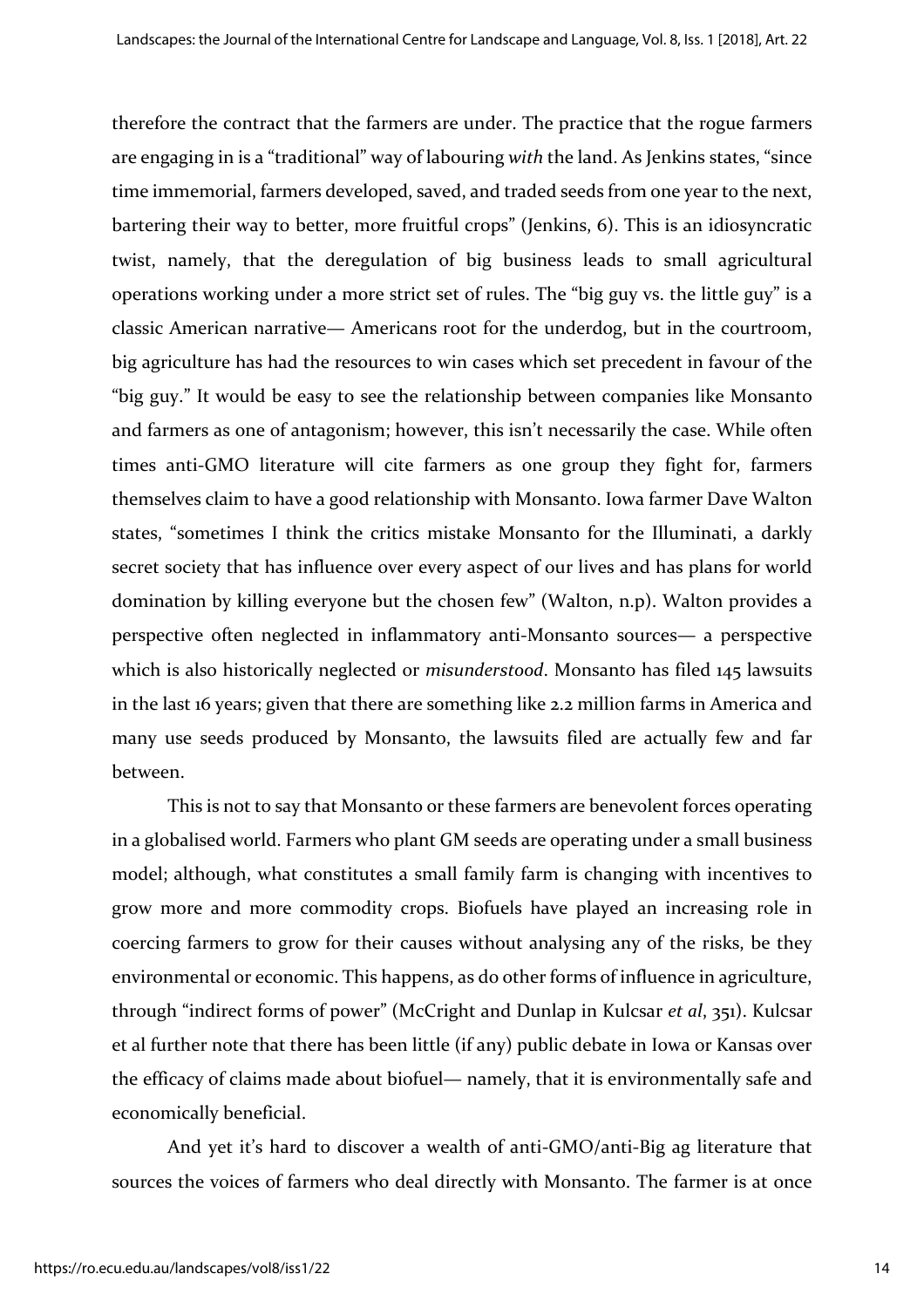and expert and a non-expert; a working class individual being taken advantage of and a scientifically literate petit bourgeois companion of Monsanto Instead of viewing this contradiction as Wood's original Regionalist claim that "misunderstandings" are just an inherent part of rural identity, I claim that the misunderstandings run both ways— and "indirect forms of power" play a large role in that. When farmers refute anti-GMO claims, they only have to respond to reactionary fears of the outsider, who may not have a well informed understanding of the situation. This leaves farmers to clear the air and behave as experts. While at first this may seem contradictory to the image of the farmer, constructed as the anti-modern, anti-superfluous, anti-hero, I argue that the efficacy of scientific discourse to hold sway on opinion means that a farmer's ability to cite scientific (or at least well informed) information is one of the "fundamental" or authentic things that Grant Wood aligns with "the farmer."

This pressure to be informed, open, and transparent as a producer of agriculture, arises amidst the spread of global paranoia about GMO's and large agricultural corporations. Jenkins states that some of this paranoia arises from the trauma of Mad Cow Disease, which caused people to be "skittish" about the power and hubris of modern agriculture. Theatrical demonstrations popped up all over Europe and quickly focused on agricultural technologies of all kinds. Protesters dumped GM soybeans at the doorstep of the British prime minister. Food activists pressured supermarkets to pull GMOs off their shelves. Prince Charles said GM foods took mankind into "realms that belong to God" (Jenkins, 37).

While anti-GMO sentiment in Europe won over the power and will of industrial agriculture there, Americans anxieties didn't have the same impact at the level of policy. While three-quarters of Americans worry about GMOs in their food, no national policy has gone into effect, despite the efforts and petitions of citizens as well as larger bodies of organic-positive businesses.

#### *The Integrated Farmer*

This ecological awareness pits liberal urbanite against the perceived evil of "Big ag" and their dominion over rural people. For example, a law suit was recently lost in Des Moines, where a city municipality sued the outlying rural communities for polluting local water sources; the city attempted to actively engage their rural neighbours in preventing water pollution, albeit in a very aggressive way. Farmers are no longer just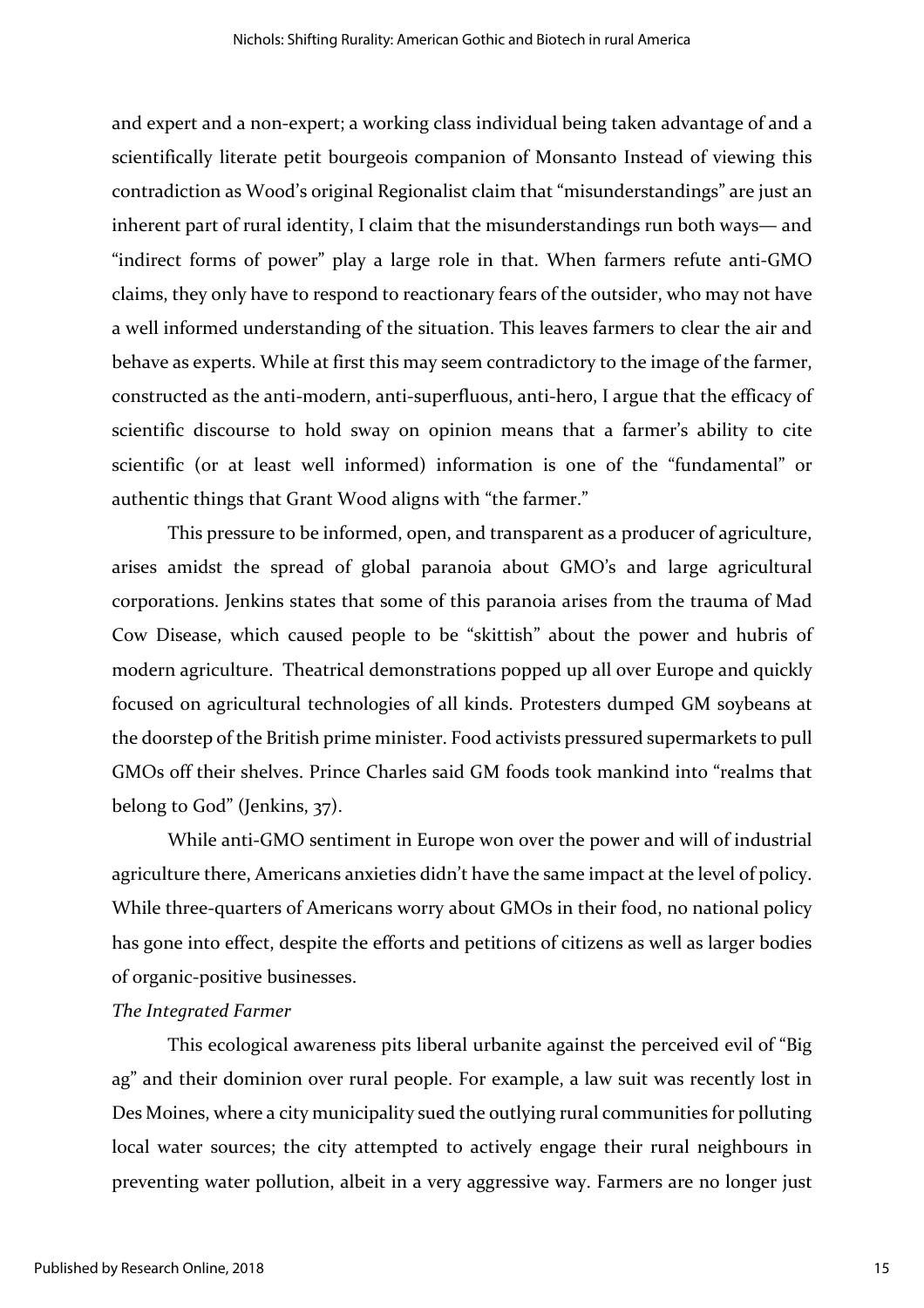farmers, but are implicated in a series of relationships to land, neighbours, communities and the globe—all of which are heavily politicised. In order to make sense of this shifting landscape and the shifting concept of rurality, the Iowa Corn Growers Association (ICGA) and the Iowa Corn Promotion Board (ICPB) have joined forces to create an advertisement agency called Iowa Corn.

Iowa Corn has taken to creating images of rurality that are distinctly modern. In these videos, farmers demonstrate values such as environmental awareness and a dedication to being informed as rooted in tradition and enmeshed in global trade. These images mostly take the form of Youtube videos that show farmers in the field, farmers at home with their families, and farmers speaking about their concerns and what they're doing to make the world a better place.

In one video, a farmer discusses GMOs, stating that his use of biotechnology allows him to grow a "better, more quality product." He makes the claim that he doesn't spray any pesticides the consumer should be worried about. He also cites the consumer as being someone who lives in the city and reinforces the dichotomy between country and city. Furthermore, he makes heritage claims that relate to suspected pollution, claiming to keep "groundwater safer," so it's not "ending up down the river." On its own this statement isn't a heritage claim, but due to its being paired with an image of children drinking from the hose (a popular American meme cites how old people love to talk about drinking from the hose as a way to signify simpler times), it ties into classic heritage images of Americana and carefree simplicity.

Another video from Iowa Corn shows how farmers are enmeshed in international commodity exchange markets as well as their local and national markets. This video has multiple farmers talking about the work that Iowa Corn does to advertise for farmers, stating that, if it wasn't for the grains council, there would be a "massive oversupply." Another farmer states, "we have the ability to produce more than we can consume in this country, and we need to export." Exports and international trade agreements are very important to Iowa farmers because incentives to grow more and more corn have to led to major oversupply, and international trade agreements like NAFTA have been very profitable.

Iowa Corn produces an image of the modern farmer— an individual who is informed and involved in a complex, outside world. This is a farmer who is by necessity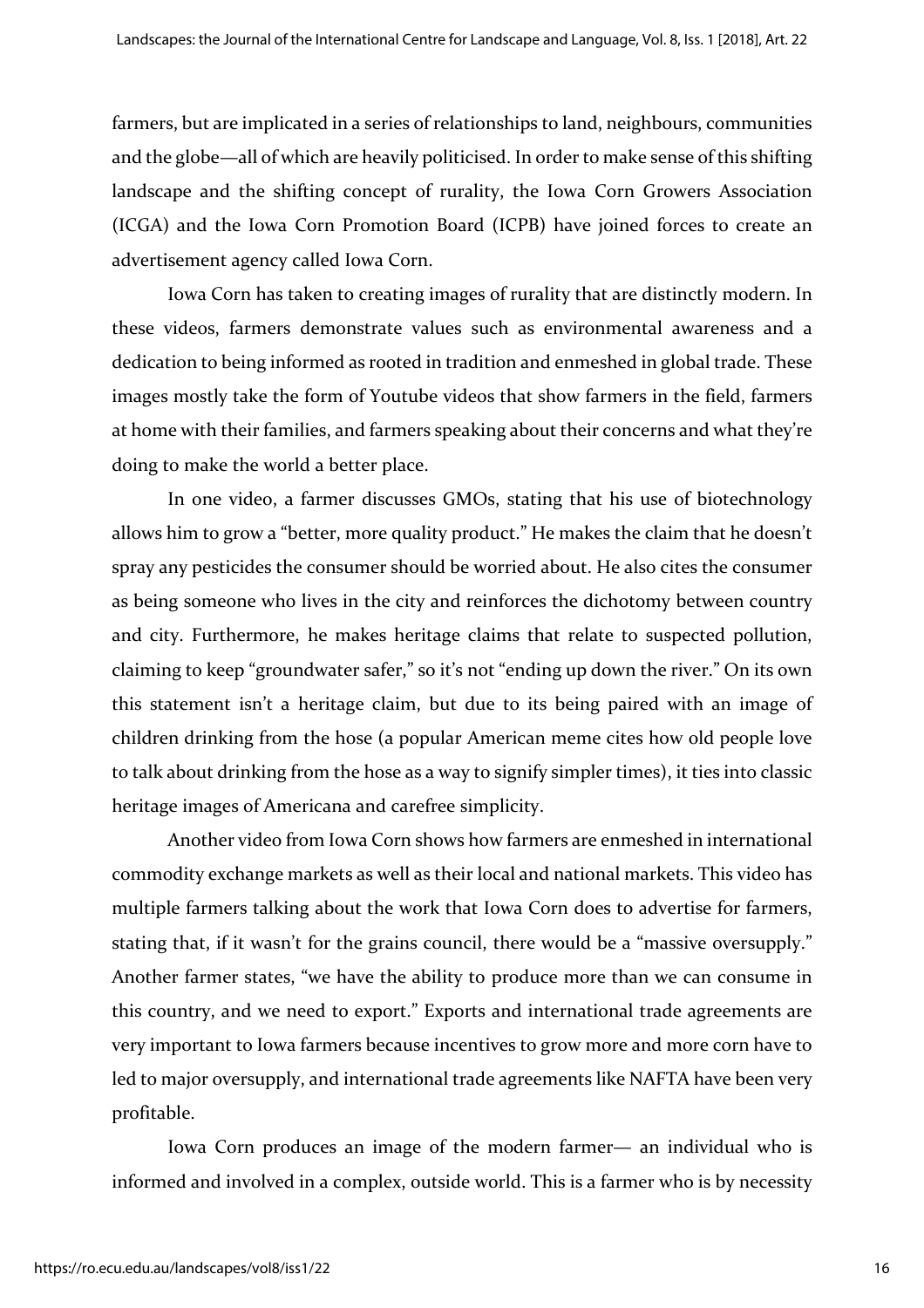open to outsiders, entirely opposed to a stereotype of insularity, and friendly to businesses and the people who conduct business. One farmer states, "the opportunities that come out of those relationships, where growers get to talk one on one with international buyers, to be in that same marketplace, is so valuable in order to build long-standing relationships with these countries and with these foreign buyers, so that they can see the value and that we do care about them as customers."

The disconnect between traditional ways of doing business and the international globalist model is that a lot of what could be thought of as "farmerly ways" should be lost. Often, when farmer's speak of a consumer, they invoke an image of a unified body, a singular subject who can sit down and somehow enjoy their corn; however, the corn grown by Iowa farmers is used to produce feed for animals, corn syrup and ethanol. Iowa's produced corn is only ever consumed in abstraction after going through processing. The "consumer" mentioned is not a consumer in a traditional sense, but another business that purchases corn to make other products. As their celebrity spokesperson, the Iowa Nice Guy, informs us in one video: less than 1% of Iowa's corn is edible sweet corn. Whilst doing a novelty video for Iowa Corn where he attempts to eat field corn, this spokesperson makes claims about the radical potentiality of field corn-- saying it's the plant that "does more." He goes on to say that "Field corn is far more productive than sweet corn  $-$  it goes to feed livestock, make ethanol, plastics medicine or one of thousands of other daily uses… [it is] one of the most useful plants in existence."

` The aforementioned Iowa Nice Guy became an unlikely sensation when he posted a viral rebuttal to an inflammatory article from the *Atlantic*, which stated that Iowa was "a schizophrenic, economically-depressed, and…culturally-challenged" place (Bloom). The Iowa Nice Guy's rebuttal was a succinct video where he took ambiguous criticisms and negative stereotypes (none of which were mentioned in Bloom's article) and replied charismatically with faux-anger directed at those who might be scrutinising Iowa during the presidential caucuses.

He presents his presumed audience with perceived negative stereotypes. "You think we're hillbillies?" "You think farmers are hillbillies?" "You think we're all just a bunch of knee-jerk reactionaries?" In order to answer these phantom questions, he turns to statistical data about Iowa that paints it in a more urban or suburban light. In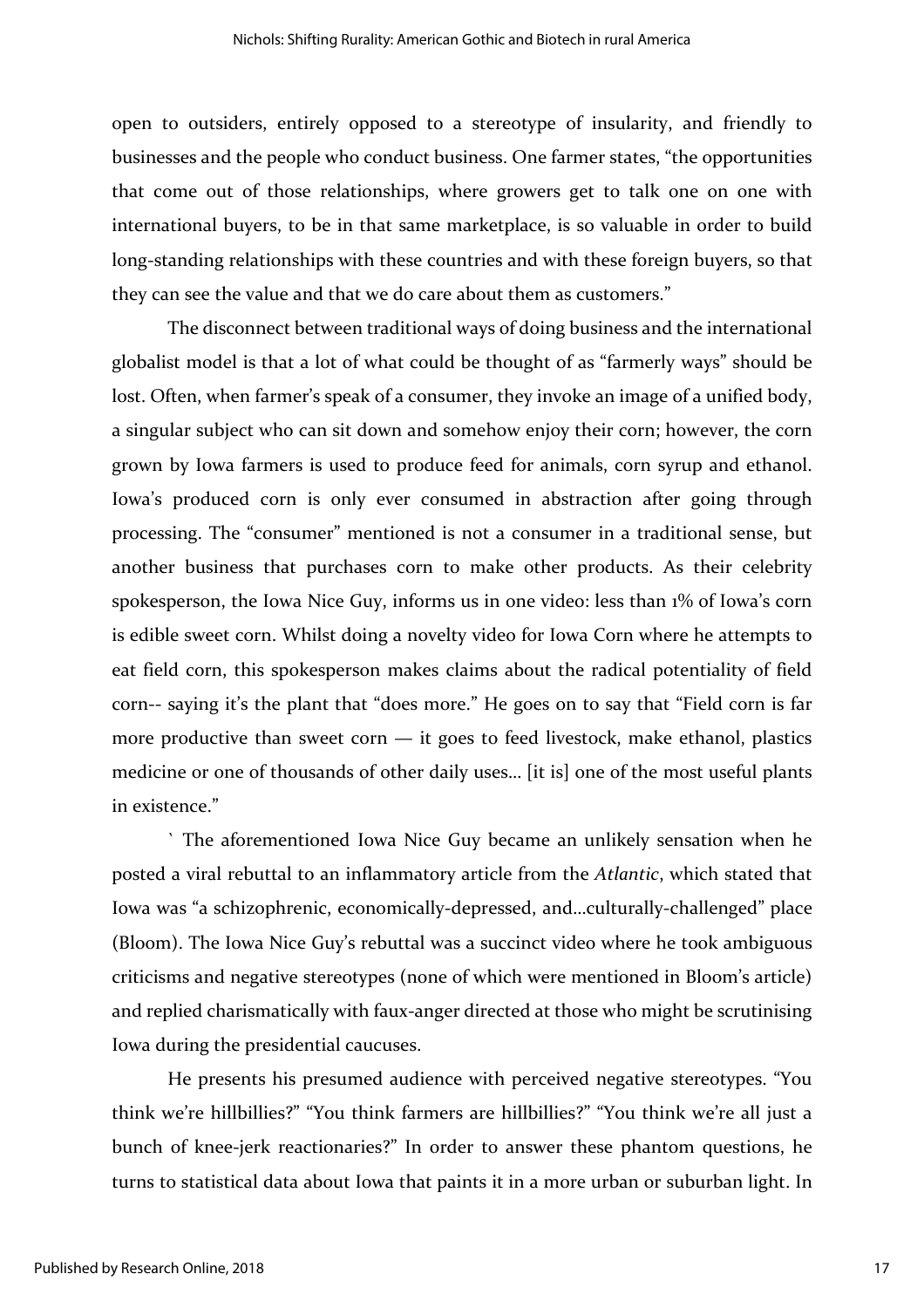a way he is trying to communicate to the viewer that Iowans are just like *Atlantic* readers; well educated, white, and liberal.

The Iowa Nice Guy closes his argument by stating, "stop worrying about what we know and start worrying about what you don't know," attempting to tie up loose ends that have existed between rural and urban since the two categories came into being. The Iowa Nice Guy is engaging in a breed of Regionalism which seeks to be integrated whilst still autonomous.

His Iowa is heavily urban (although what that means for Iowa is something far different from what it means for a New Yorker) and yet is still, spatially, largely rural. He positions himself as a cultural expert who can bridge the gaps between Iowa and the rest of the country, uniting everyone under the banner of social acceptance and economic progress. In one of his later videos for Iowa Corn, he states, "everything in moderation, except for knowledge."

#### *Rednecks, Queers, Town and Country Music*

Nadine Hubbs, in her *Rednecks, Queers, and Country Music*, cites the rise of a knowledge-based upper- or middle-class as one of the main factors of contemporary urban-rural misunderstanding. Citing the work of sociologist Michèle Lamont, she states that the American middle-class of the knowledge industry are particularly isolated in their understanding of the world, due to class segregation. Her question is "how does the distinctive… insular, perspective of middle-class news and entertainment media… affect white working-class people…?" While her question relates to an American perception of Country music, citing the attitudes of music critics who particularly despise country music, it is a pervasive dimension of the rural-urban relationship.

The culture wars—which Hubbs states peaked in 2004, but one could argue are even more intense right now—were filled with archetypal characters of the modern world: "NASCAR Dads" and "Latte Liberals." These two characters defined the divide between the knowledge-producing class and the working-class. For Hubbs, the "anything but country" attitude of the knowledge-producing class was telling of the extreme disdain that Americans had of working-class Americans. Country music, largely perceived as rural and/or Southern, is listened to by mainly Rednecks. This ambiguous term has denoted many things in its history; be it the red necks of sunburnt labourers,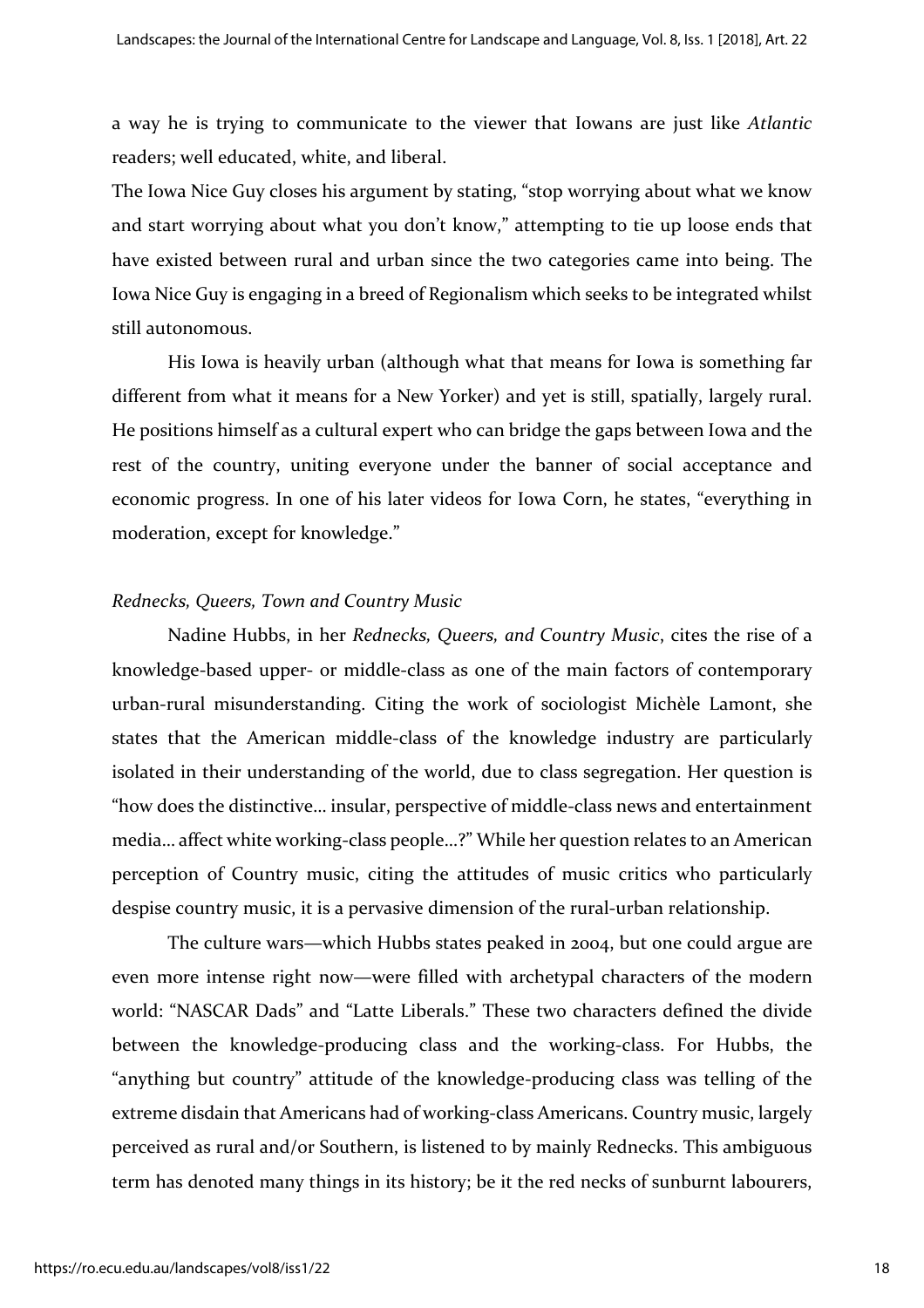or the red handkerchiefs worn by union strikers. The contemporary redneck is perceived to be a bigot and a homophobe. They live in places like Iowa and Kansas and "vote against their best interest," as Hubbs cites Thomas Frank's, *What's the Matter With Kansas?* as saying (Hubbs, 32). This perception of the reactionary vote—literally a vote which is a pure reaction—is the prevailing narrative in media coverage of rural Americans' voting habits.

Commentators and critics draw connections between the music these people listen to and their politics—stating that both are disingenuous and inauthentic. Hubbs would like to assure that this is not the case in either sense. Country music, at its corniest and most pandering, is "authentic" and true to the spirit of the genre. She cites the work of Andrew Gelman, who states that voters are doing the same things they've always done: the rich vote Republican and the poor vote Democrat. But, "for various reasons, rich virus poor voter patterning breaks down at the state level, and indeed is already fuzzy at the county level…" (Hubbs, 35) Hubbs's main point is that perception of homophobia and bigotry weren't always associated with Country music or the Redneck. They are symptom of more recent developments, reflective, not of Country or Rednecks, but of a neoliberal production of misunderstanding. While it is fair to say that the middle class liberal is equally stereotyped and maligned, this misunderstanding affects rural people more severely due to their exclusion from producing the narrative of Redneck.

#### *Conclusion: Where is Heritage Produced?*

In *Revolt Against the City*, we see Wood as an autonomous and independent mind producing a fervently pro-rural or anti-urban manifesto. However, Wood—like farmers, country musicians, agricultural products, or middle-class producers of knowledge— is not an insular individual; he is inextricably linked to the world around him. He is connected to people, places, things, and practices which don't singularly affect him, his neighbours, or the New York City curators and critics who endorsed him while representing that which he opposed.

One year before Wood would move to Iowa City (a community often referred to as "the People's Republic of Johnson County" due to its insular liberalism) and start teaching at the University of Iowa, he was included in an exhibition in Kansas City organised by Maynard Walker. Evans cites Walker, a New York City art dealer, as having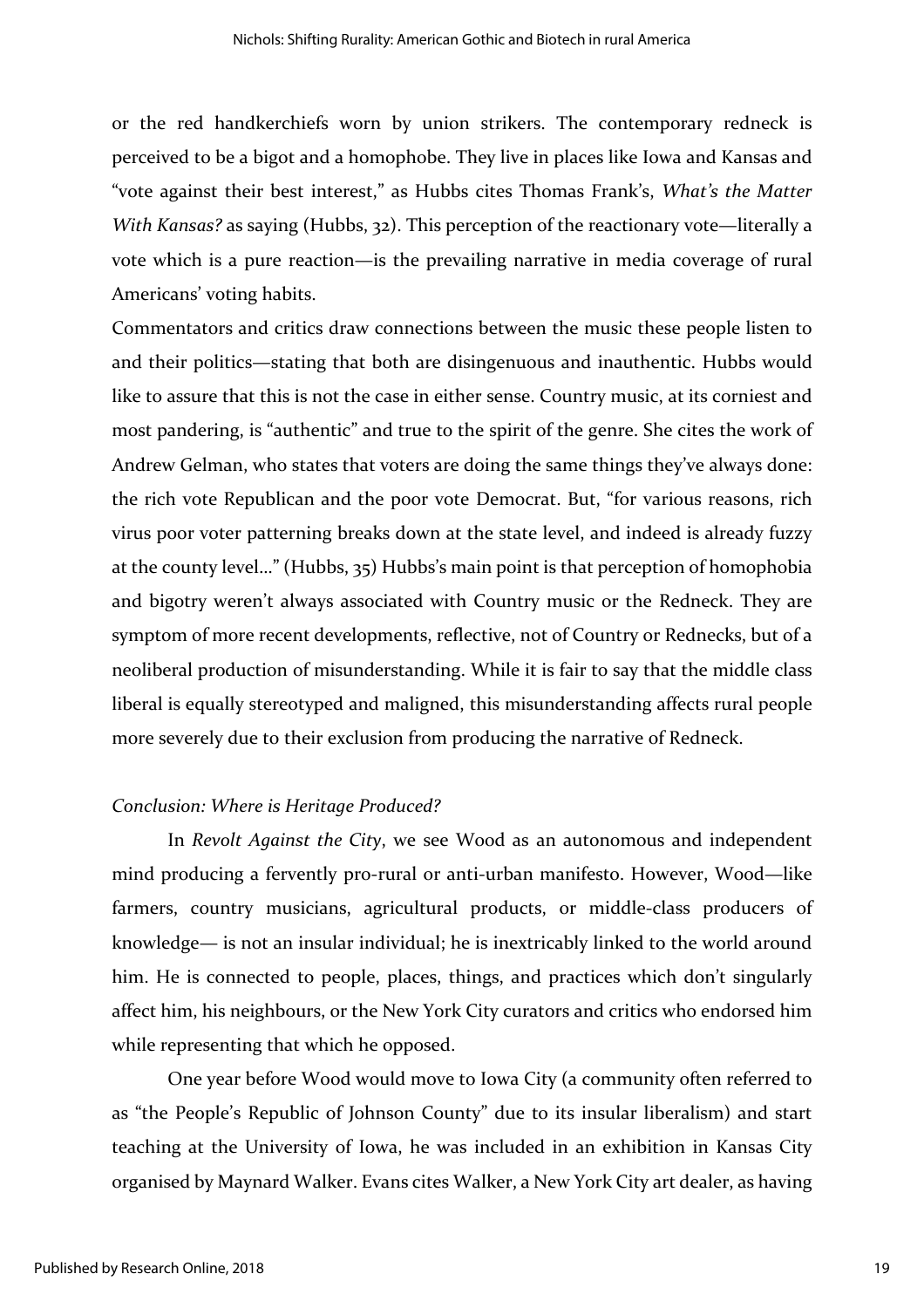a major influence on Wood's later criticisms and ideological musings. Evans, on the exhibition and its published statement in *Art Digest* in 1933, says,

Walker explained the inspiration for his exhibition. "One of the most significant things in the art world today," he declared, "is the increasing importance of real American art … art which really springs from an American soil and seeks to interpret American life." This new movement hailed from a surprising location—"our long backward Middle West"—and found its greatest expression, Walker maintained, in the work of Wood, Curry, and Benton. Insisting these men promoted "sincere" subject matter in their work, rather than "the bizarre and sensational," the dealer was quick to note that the three artists had severed all ties to Europe. The indigenous expression of these "real Americans," he explained, was poised to eclipse "the shiploads of rubbish … imported from the School of Paris" (Evans, 3258-3265).

The long backward Middle-West still looms as an ancillary fantasy to the outsider, and yet, this support for the arts comes exactly from the kind of person and place that Wood would later denigrate in his manifesto.

Here we see again how a concept of unofficial heritage operates as a romanticised notion of things that once were. Nadine Hubbs's examination of Country music reveals that there is no such thing as *authentic* Country; this addresses contemporary criticisms of Country music that accuse it of pandering to its audience: the bigoted, homophobic, Red-State, Rednecks. What Hubbs shows is that these values, which become later associated with Country music and the working-class, are not actually long-held attitudes. Hubbs asserts that queer was associated with "working-class"ness, and our current codified conception of queerness and country as antithetical to each other is due to a process of "middle-classing" the queer identity (Hubbs, 2, 148).

Heritage and its linkage to a sense of identity is therefore malleable and unstable— constantly being produced elsewhere and just out of reach. This becomes significant when we consider how images of rurality play a role in defining how precarious or isolated individuals are produced as a problem in the dominant national narrative of liberal media. In this way, we also see how coercive "indirect forces of power" (McCright and Dunlap in Kulcsar *et al*, 351) shape material existence at an uneven rate for rural and working class people. We can begin to understand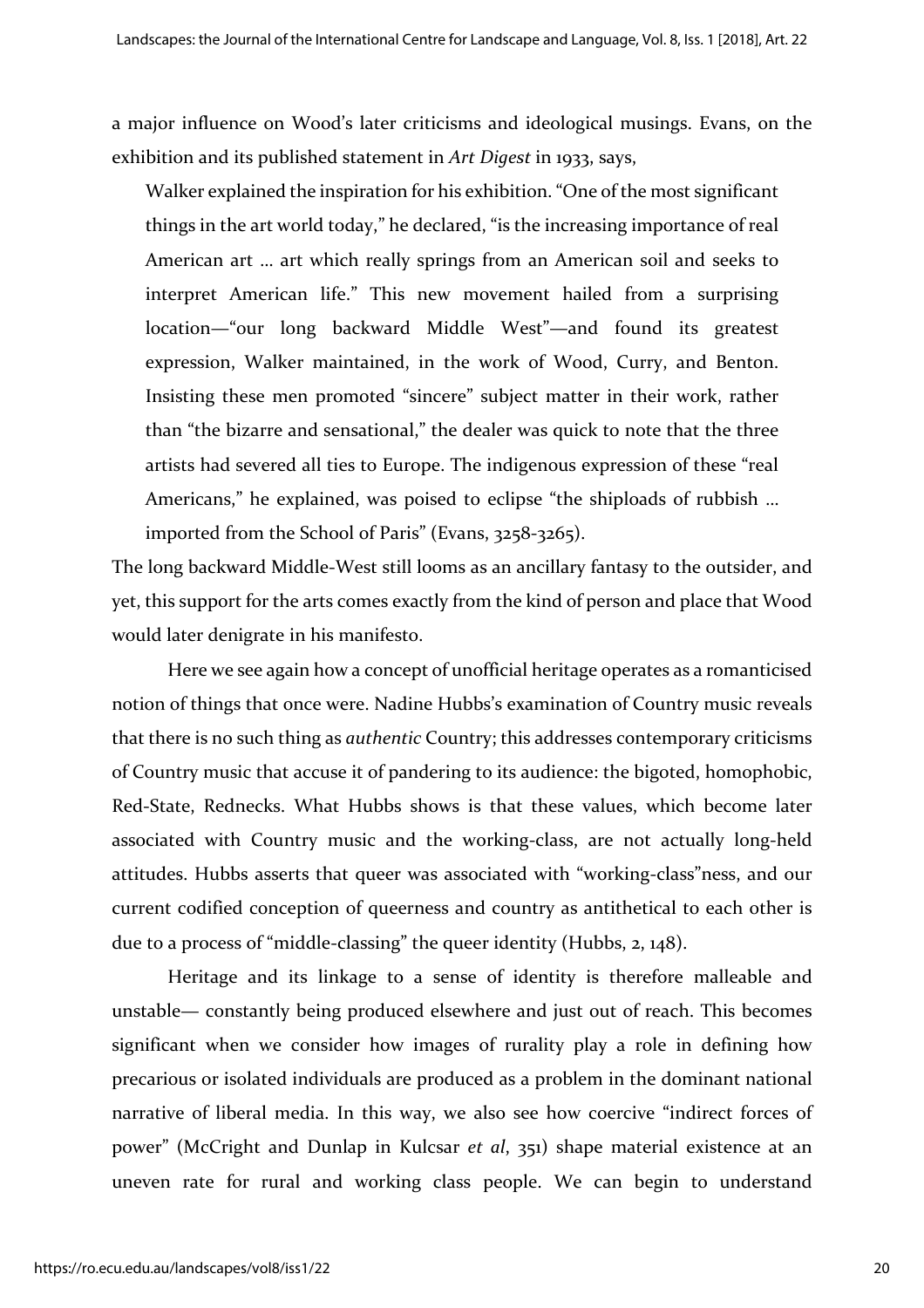(erroneously, as Thomas Frank does in Hubbs) how one can begin to feel that their individual power to enact dominion over their own life can lead to a reactionary stance: clinging to *true* and *fundamental* things. Even Lefbvre, the Marxist champion of everyday life, takes a similar stance on "weird" European art, by claiming that it demotes the authentic realm of the mystical "with the marvellous acting as a halfway stage" to the *everyday*, or, "the realm of the public" (Lefebvre, 138-139).

For Lefebvre the significance of the mysterious cannot be paired with the significance of everyday life which is where his analysis lies. For outsiders looking in on "backwards places," the everyday is a mysterious endeavour of "Bible Thumping." Part of what is backwards about them is their perceived religiosity. These spaces are perceived as being "still real" and "still mysterious." This underlies the critical bed of misunderstanding; where actions and intentions are misrepresented and reproduced by those who are acting and intending elsewhere. And yet, when attempting to generate an "indigenous" movement, Regionalism is still being produced as a fetish of rurality produced externally, and therefore, another misunderstanding.

In an attempt to disentangle himself from a site of critical power relations and loss of autonomy, Grant Wood further becomes both "awkward" and entangled. In an attempt to define what his own heritage might be, Wood further falls into the trap of producing landscapes produced by modernity. His act of resistance modifies and modernises the landscape while relegating the people who live with (as well as on and off of) it to the past. This position of past-people and future-commodities becomes further integrated into the idea of the American countryside when a second wave of agricultural boom emerges. Iowa Corn's mission to produce the expert-image of farmers— teamed up with the Iowa Nice Guy's liberal expert-culture persona— integrates rural America almost perfectly into a neoliberal market scheme. And yet, rural America is still Country music; inauthentic, pandering, formulaic.

The heritage landscape is produced elsewhere— even when expressly produced *en plain air* or "on-site" by an internal actor. To put this into perspective with *American Gothic*, Eve Kosofsky Sedgewick coins the term *paranoid gothic*. Evans cites Sedgewick's concept as relating to "the male hero [who] believes his inner thoughts may be read by an opposing figure whose dominance he alternately fears and desires" (Evans, 1491- 1492). Grant's inclusion of the Gothic summons images not only of "gothic windows" or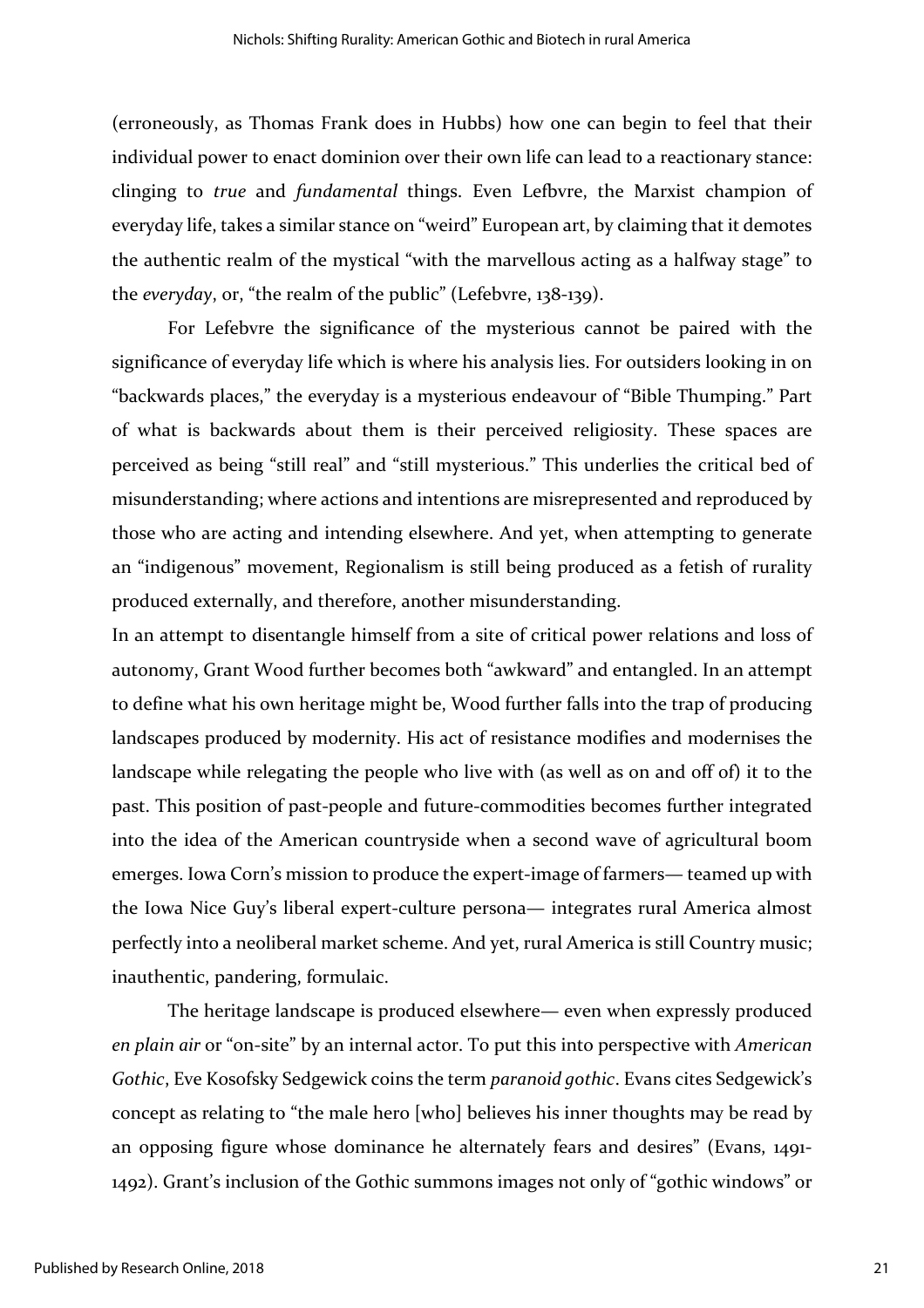a "romantic nineteenth century context," but of "gloom, terror, haunting, possession, decay, seduction, incest, and hidden perversions" (Biel in Evans, 1486-1487). One can also not forget the Goths, a Germanic barbarian people who were often at conflict with Rome, or, the civilised world at large. Evans goes on, after quoting Sedgewick, to state, "the public dimension of his imagery, then, always exists in tension with its opposing private character. Any notion that these works display a superficial folksiness—or indeed, that the artist does so himself—must be abandoned altogether" (Evans, 1494- 1496). Whereas Evans almost likens an after-the-fact diagnosis of paranoia to establishing dialectical autonomy, I argue, as Sedgewick does elsewhere, that a "hermeneutics of suspicion" is overly historicised (Sedgewick, 125), and hence, a position which fails to take into account a spatial dialectic or a world outside of social construction, which, as Cresswell states, allows us to feel "that it is within human power to change it" (Cresswell, 30).

#### *Works Cited*

Byrne, Joseph P. "Goths." Salem Press Encyclopedia, 2014. EBSCOhost, [<bathspa.idm.oclc.org/login?url=http://search.ebscohost.com/login.aspx?direct=true](http://bathspa.idm.oclc.org/login?url=http://search.ebscohost.com/login.aspx?direct=true&AuthType=ip,shib&db=ers&AN=96411312&site=eds-live) [&AuthType=ip,shib&db=ers&AN=96411312&site=eds-live.](http://bathspa.idm.oclc.org/login?url=http://search.ebscohost.com/login.aspx?direct=true&AuthType=ip,shib&db=ers&AN=96411312&site=eds-live)>

Cheles, Luciano. "The Italian Renaissance in American Gothic." *American Art,* Vol. 30 Issue 1. 2016, pp. 106-24.

Conn, Steven. "Opinion: It's The Geography, Stupid; Or Why The Democratic Party Should Stop With Its Appeals To the White Working Class" *Belt Magazine*. Jan 30th, 2018. <http://beltmag.com/its-the-geography-stupid/>

Corn, Wanda. "The Birth of a National Icon: Grant Wood's American Gothic" *Art Institute of Chicago Museum Studies,* Vol. 10. 1983.

Cresswell, Tim, *Place. A Short Introduction*, Blackwell. 2004.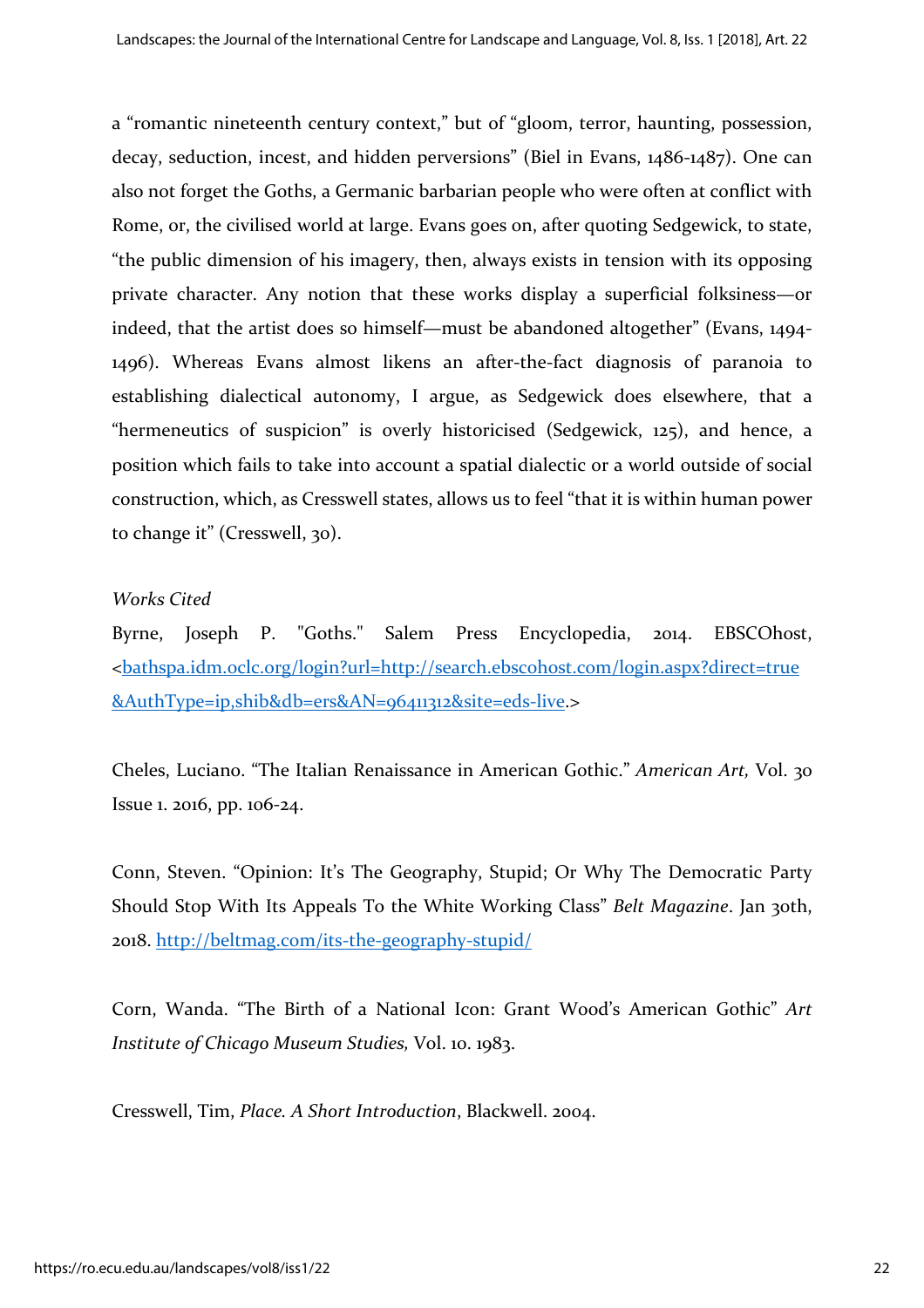Dant, Sara. *Losing Eden: An Environmental History of the American West (Western History Series)*. Wiley. Kindle Edition.

Dunlap, Alexander Antony. "The Expanding Techniques of Progress: Agricultural Biotechnology and UN-REDD." *Review of Social Economy,* vol 73.1. 2014.

Evans, R. Tripp. *Grant Wood: A Life.* Knopf Doubleday Publishing Group. Kindle Edition.

Gouge, Catherine. "The American Frontier: History, Rhetoric, Concept" *Americana.* Vol 6 Issue 1. 2007.

Harrison, Rodney. *Heritage Critical Approaches.* Routledge, 2013.

Harvey, David. "Emerging Landscapes of Heritage.*" The Routledge Companion to Landscape Studies,* edited by Peter Howard, Ian Thompson, and Emma Waterton. Routledge, 2013.

Hughes, Jill. "Bowman v. Monsanto Company." *Public Land and Resources Law Review*, vol 0. 2013.

Iowa Corn. "Iowa Corn: Exports." *Youtube.* Sep. 1, 2016. <[youtu.be/sfovrX\\_oRGE](http://youtu.be/sfovrX_oRGE)>

Iowa Corn. "Iowa Corn: Use of Biotechnology." *Youtube.* Aug, 24, 2016. <[youtu.be/85VO4p66IKA](https://youtu.be/85VO4p66IKA)>

IowaFilmmakers. "Iowa Nice" *Youtube.* Jan. 2, 2012. <youtu.be/qLZZ6JD0g9Y>

Iowa Corn. "Iowa Nice Guy Says Use Sugar From Corn."*Youtube*. Dec, 8. 2016. <youtu.be/ltpknYOcgOw>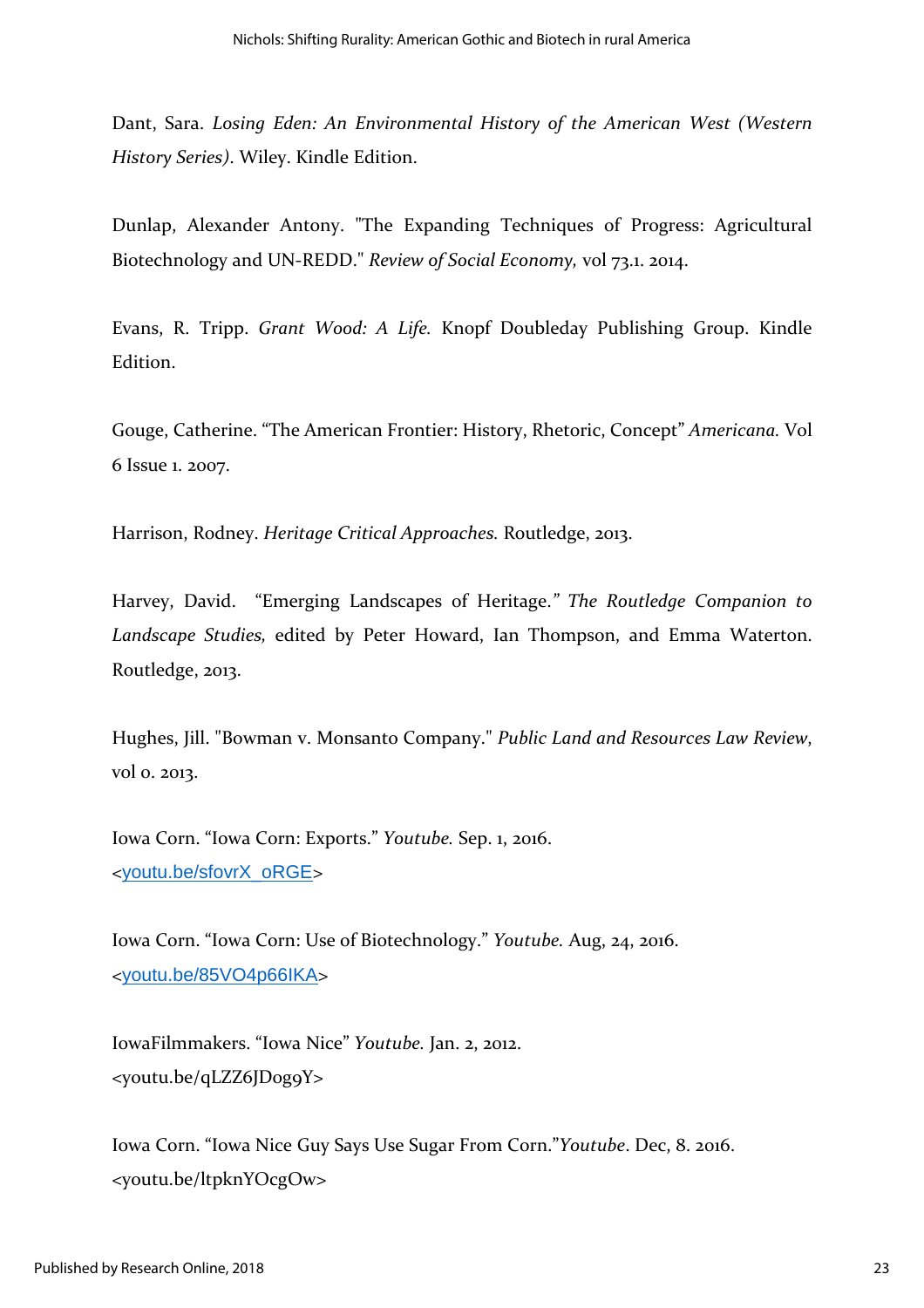Iowa Corn. "Iowa Nice Guy Taste Test: Sweet Corn vs. Field Corn." *Youtube*. Dec. 7, 2016. <youtu.be/BQiXS3b46ZM>

Jackson, Myles W. T*he Genealogy of a Gene: Patents, HIV/AIDS and Race.* MIT Press, 2017.

Jenkins, Mckay. *Food Fight: GMOs and the Future of the American Diet*. Penguin Publishing Group. 2017. Kindle Edition.

Kelly-Reif, Kaitlin. Wing,Steve. "Urban-rural Exploitation: an Underappreciated Dimension of Environmental Injustice". *Journal of Rural Studies*.Vol. 47, Part. A. 2016, 350-8 [<doi.org/10.1016/j.jrurstud.2016.03.010>](https://doi.org/10.1016/j.jrurstud.2016.03.010)

Kulcsar, Lazlo J. *et al.* "Privileged Access and Rural Vulnerabilities: Examining Social and Environmental Exploitation in Bioenergy Development in the American Midwest". *Journal of Rural Studies*. Vol. 47, Part A. 2016, pp. 291-99 [<doi.org/10.1016/j.jrurstud.2016.01.008>](https://doi.org/10.1016/j.jrurstud.2016.01.008)

Lamont, Michele. Park, Bo Yun. Ayala-Hurtado , Elena. "Trump's Electoral Speeches and His Appeal to the American White Working Class." *The British Journal of Sociology.* Vol. 68 Issue S1. 2017. Pp. S154-S80.

Little, Jo. "Nature, Fear and Rurality." *Fear: Critical Geopolitics and Everyday Life,* edited by Rachel Pain and Susan J. Smith. Ashgate. 2008.

Lewontin, Richard C., and Richard Levins. *Biology Under the Influence: Dialectical Essays on Ecology, Agriculture, and Health.* Monthly Review Press, 2007. 32. Print.

Harvard Law Review. "Patent Act of 1952 — Patent Exhaustion Doctrine — Bowman v. Monsanto Co. ." *Harvard Law Review*, vol 127. 378. 2013, pp. 378-87 <[harvardlawreview.org/wp-content/uploads/pdfs/vol127\\_bowman\\_v\\_monsanto.pdf](http://harvardlawreview.org/wp-content/uploads/pdfs/vol127_bowman_v_monsanto.pdf)>